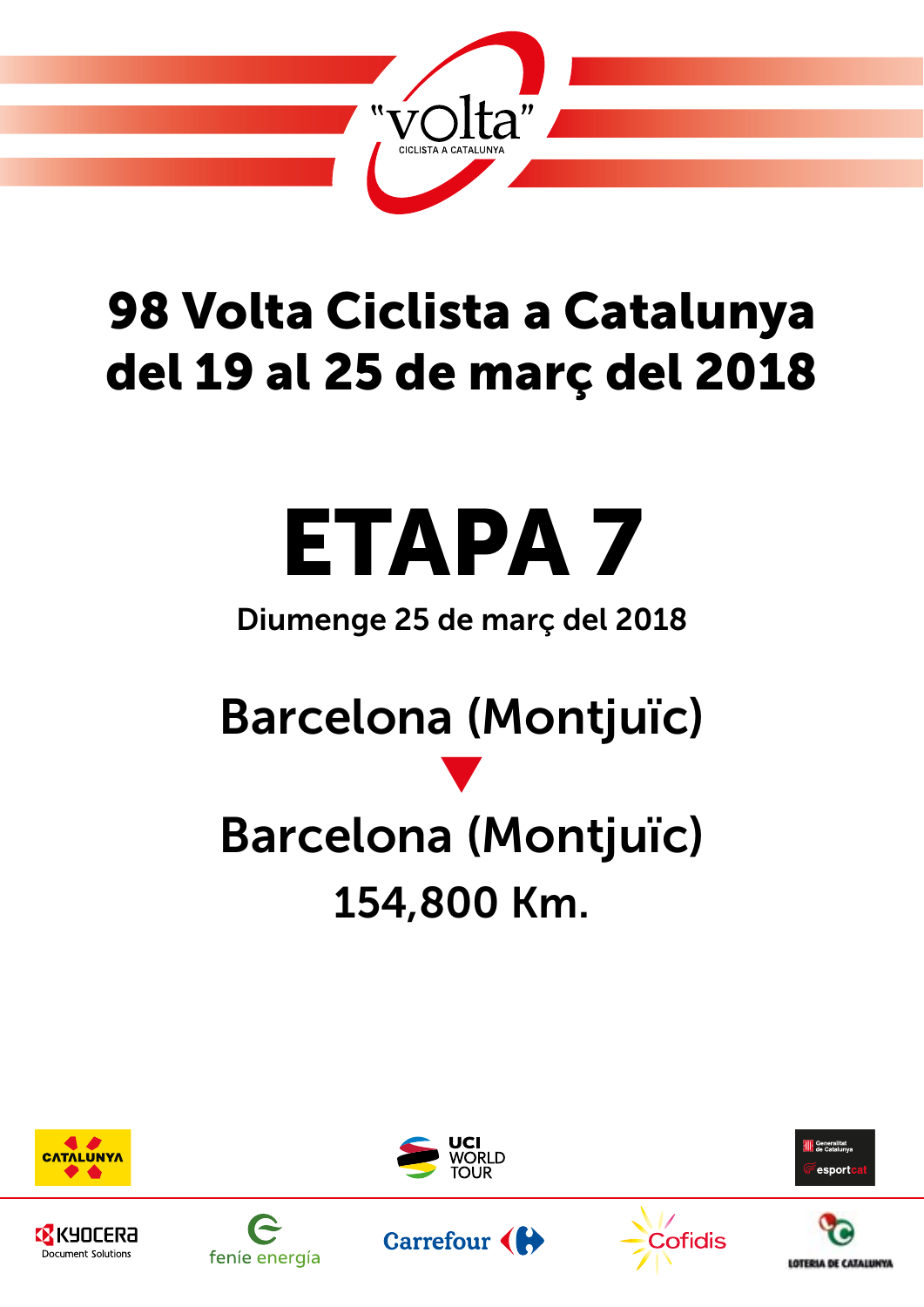

#### **Organiza.: Volta Ciclista a Catalunya AE -RESUMEN CLASIFICACIONES 7ª-Etapa Fecha..: 25/03/18 BARCELONA (MONTJUIC) - BARCELONA (MONTJUIC) 154.8-Kms Media..: 44,640-K/h**

|              |                | <b>CLASIFICACION</b>       |            |             |          | <b>GENERAL INDIVIDUAL</b>  |              |                               |            |   |          |  |
|--------------|----------------|----------------------------|------------|-------------|----------|----------------------------|--------------|-------------------------------|------------|---|----------|--|
| $1^{\circ}$  | 61             | YATES, Simon               | <b>MTS</b> |             | 3:28:04  | $1^{\circ}$                | $\mathbf{1}$ | VALVERDE, Alejandro           | <b>MOV</b> |   | 28:25:07 |  |
| $2^{\circ}$  | 6              | <b>SOLER, Marc</b>         | <b>MOV</b> | a           | 13       | $2^{\circ}$                | 2            | <b>OUINTANA, Nairo</b>        | <b>MOV</b> | a | 29       |  |
| $3^{\circ}$  |                | 82 LATOUR, Pierre R.       | <b>ALM</b> | a           | 18       | $3^{\circ}$                |              | 82 LATOUR, Pierre R.          | <b>ALM</b> | a | 47       |  |
| $4^{\circ}$  | 51             | PANTANO, Jarlinson         | <b>TFS</b> | a           | 18       | $4^{\circ}$                |              | 61 YATES, Simon               | <b>MTS</b> | a | 47       |  |
| $5^{\circ}$  | 77             | MCCARTHY, Jay              | <b>BOH</b> | a           | 18       | $5^{\circ}$                | 6            | <b>SOLER, Marc</b>            | <b>MOV</b> | a | 01:10    |  |
| $6^{\circ}$  | 131            | MOHORIC, Matej             | <b>TBM</b> | a           | 18       | $6^{\circ}$                | 152          | BENNETT, George               | <b>TLJ</b> | a | 01:23    |  |
| $7^{\circ}$  | 151            | KRUIJSWIJK, Steven         | TLJ        | $\mathbf a$ | 18       | $7^{\circ}$                | 93           | MARTINEZ, Daniel F.           | <b>EFD</b> | a | 01:29    |  |
| $8^{\circ}$  | 241            | <b>BARGUIL, Warren</b>     | <b>FST</b> | $\rm{a}$    | 18       | $8^{\circ}$                |              | 151 KRUIJSWIJK, Steven        | TLJ        | a | 01:31    |  |
| $9^{\circ}$  |                | VALVERDE, Alejandro        | <b>MOV</b> | a           | 18       | $9^{\circ}$                | 141          | HANSEN, Jesper                | <b>AST</b> | a | 01:31    |  |
| $10^{\circ}$ | 152            | BENNETT, George            | TLJ        | a           | 18       | $10^{\circ}$               | 161          | PINOT, Thibaut                | <b>GFC</b> | a | 01:34    |  |
| $11^{\circ}$ | 141            | HANSEN, Jesper             | <b>AST</b> | a           | 18       | $11^{\circ}$               | 175          | O'CONNOR, Ben                 | <b>DDD</b> | a | 01:35    |  |
| $12^{\circ}$ | 175            | O'CONNOR, Ben              | <b>DDD</b> | a           | 18       | $12^{\circ}$               | 163          | GAUDU, David                  | <b>GFC</b> | a | 01:45    |  |
| $13^{\circ}$ | $\overline{c}$ | QUINTANA, Nairo            | <b>MOV</b> | a           | 18       | $13^{\circ}$               | 95           | CARTHY, Hugh J.               | <b>EFD</b> | a | 02:18    |  |
| $14^{\circ}$ | 93             | MARTINEZ, Daniel F.        | <b>EFD</b> | a           | 18       | $14^{\circ}$               | 81           | FRANK, Mathias                | <b>ALM</b> | a | 02:30    |  |
| $15^{\circ}$ | 163            | GAUDU, David               | <b>GFC</b> | a           | 18       | $15^{\circ}$               | 241          | <b>BARGUIL, Warren</b>        | <b>FST</b> | a | 02:40    |  |
|              |                |                            |            |             |          |                            |              |                               |            |   |          |  |
|              |                | <b>EQUIPOS DE LA ETAPA</b> |            |             |          |                            |              | <b>GENERAL EQUIPOS</b>        |            |   |          |  |
| $1^{\circ}$  |                | <b>MOVISTAR TEAM</b>       | <b>MOV</b> |             | 10:25:01 | $1^{\circ}$                |              | <b>MOVISTAR TEAM</b>          | <b>MOV</b> |   | 85:17:39 |  |
| $2^{\rm o}$  |                | TEAM LOTTO NL - JUMBO      | TLJ        | a           | 01:28    | $2^{\rm o}$                |              | <b>AG2R LA MONDIALE</b>       | <b>ALM</b> | a | 05:02    |  |
| $3^{\rm o}$  |                | <b>GROUPAMA - FDJ</b>      | <b>GFC</b> | a           | 01:28    | $3^{\circ}$                |              | <b>GROUPAMA - FDJ</b>         | <b>GFC</b> | a | 05:27    |  |
| $4^{\rm o}$  |                | <b>AG2R LA MONDIALE</b>    | <b>ALM</b> | a           | 01:44    | $4^{\circ}$                |              | <b>ASTANA PRO TEAM</b>        | <b>AST</b> | a | 06:30    |  |
| $5^{\circ}$  |                | <b>MITCHELTON - SCOTT</b>  | <b>MTS</b> | a           | 02:01    | $5^{\circ}$                |              | T. EF EDUCATION FIRST-DRA EFD |            | a | 08:27    |  |
|              |                | <b>GENERAL MONTAÑA</b>     |            |             |          | <b>GRAL S. INTERMEDIOS</b> |              |                               |            |   |          |  |
| $1^{\circ}$  |                | 1 VALVERDE, Alejandro      | <b>MOV</b> |             | 46-Ptos. | $1^{\circ}$                |              | 191 MAS, Luis G.              | CJR        |   | 13-Ptos. |  |
| $2^{\circ}$  | 187            | SIMON, Jordi               | <b>BBH</b> |             | 34-Ptos. | $2^{\circ}$                | 1            | VALVERDE, Alejandro           | <b>MOV</b> |   | 8-Ptos.  |  |
| $3^{\circ}$  |                | 6 SOLER, Marc              | <b>MOV</b> |             | 22-Ptos. | $3^{\circ}$                | 3            | ROJAS, José                   | <b>MOV</b> |   | 5-Ptos.  |  |
| $4^{\circ}$  | 192            | MOLINA, Antonio            | CJR        |             | 22-Ptos. | $4^{\circ}$                | 34           | <b>BOHLI, Tom</b>             | <b>BMC</b> |   | 5-Ptos.  |  |
| $5^{\circ}$  |                | 22 MAS, Enric              | QST        |             | 18-Ptos. | $5^{\circ}$                | 185          | RUBIO, Diego                  | <b>BBH</b> |   | 3-Ptos.  |  |
|              |                |                            |            |             |          |                            |              |                               |            |   |          |  |
|              |                | <b>GENERAL JOVEN</b>       |            |             |          |                            |              | <b>GRAL CATALANES</b>         |            |   |          |  |
| $1^{\circ}$  |                | 82 LATOUR, Pierre R.       | <b>ALM</b> |             | 28:25:54 | $1^{\circ}$                | 6            | SOLER, Marc                   | <b>MOV</b> |   | 28:26:17 |  |
| $2^{\circ}$  |                | 6 SOLER, Marc              | <b>MOV</b> | a           | 23       | $2^{\circ}$                |              | 207 PRADES, Eduard            | <b>EUS</b> | a | 20:20    |  |
| $3^{\circ}$  | 93             | MARTINEZ, Daniel F.        | <b>EFD</b> | a           | 42       | $3^{\circ}$                | 187          | SIMON, Jordi                  | <b>BBH</b> | a | 34:13    |  |
| $4^{\circ}$  | 175            | O'CONNOR, Ben              | <b>DDD</b> | a           | 48       | $4^{\circ}$                | 7            | PEDRERO, Antonio              | <b>MOV</b> | a | 48:05    |  |
| $5^{\circ}$  | 163            | GAUDU, David               | <b>GFC</b> | a           | 58       |                            |              |                               |            |   |          |  |











Generalitat<br>de Catalunya esport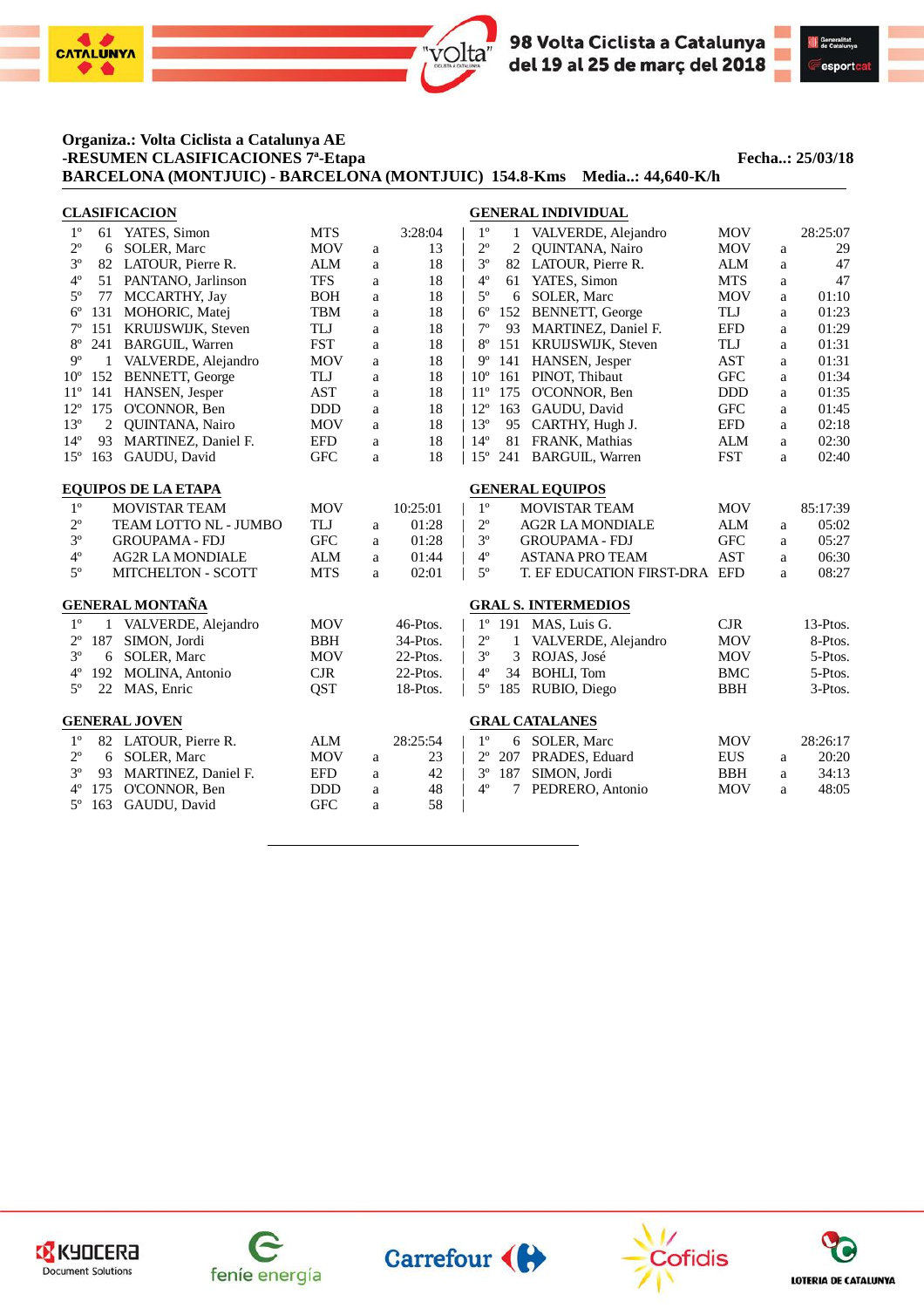



#### **Organiza.: Volta Ciclista a Catalunya AE CLASIFICACION 7ª Etapa Fecha..: 25/03/18**

**BARCELONA (MONTJUIC) - BARCELONA (MONTJUIC), 154.8-Kms Media..: 44,640-K/h**

**Pag.Eta..: 1** 

| Pto.<br>- - -   | Dor.         | Pais       | Nombre                 | Cat                | Equipo<br>--------------    |              | hh:mm:ss     |
|-----------------|--------------|------------|------------------------|--------------------|-----------------------------|--------------|--------------|
| $1^{\circ}$     | 61           | <b>GBR</b> | YATES, Simon           | <b>ELI</b>         | MITCHELTON - SCOTT          |              | 03:28:04 10" |
| $2^{\circ}$     | 6            | <b>ESP</b> | SOLER, Marc            | <b>JOV</b>         | <b>MOVISTAR TEAM</b>        | $\rm{a}$     | 13           |
| $3^{\circ}$     | 82           | <b>FRA</b> | LATOUR, Pierre R.      | <b>JOV</b>         | <b>AG2R LA MONDIALE</b>     | a            | 18           |
| $4^{\circ}$     | 51           | <b>COL</b> | PANTANO, Jarlinson     | ELI                | TREK - SEGAFREDO            | a            | 18           |
| $5^{\circ}$     | 77           | <b>AUS</b> | MCCARTHY, Jay          | $\mathop{\rm ELI}$ | <b>BORA - HANSGROHE</b>     | $\rm{a}$     | 18           |
| $6^{\circ}$     | 131          | <b>SLO</b> | MOHORIC, Matej         | <b>JOV</b>         | <b>BAHRAIN - MERIDA</b>     | $\rm{a}$     | 18           |
| $7^{\circ}$     | 151          | <b>NED</b> | KRUIJSWIJK, Steven     | <b>ELI</b>         | TEAM LOTTO NL - JUMBO       | a            | 18           |
| $8^{\rm o}$     | 241          | <b>FRA</b> | <b>BARGUIL, Warren</b> | $\mathop{\rm ELI}$ | TEAM FORTUNEO - SAMSIC      | a            | 18           |
| $9^{\circ}$     | $\mathbf{1}$ | <b>ESP</b> | VALVERDE, Alejandro    | $\mathop{\rm ELI}$ | MOVISTAR TEAM               | a            | 18           |
| 10 <sup>o</sup> | 152          | <b>NZL</b> | <b>BENNETT, George</b> | $\mathop{\rm ELI}$ | TEAM LOTTO NL - JUMBO       | a            | 18           |
| $11^{\circ}$    | 141          | <b>DEN</b> | HANSEN, Jesper         | <b>ELI</b>         | <b>ASTANA PRO TEAM</b>      | $\rm{a}$     | 18           |
| $12^{\circ}$    | 175          | <b>AUS</b> | O'CONNOR, Ben          | <b>JOV</b>         | TEAM DIMENSION DATA         | a            | 18           |
| $13^{\circ}$    | $\mathbf{2}$ | COL        | QUINTANA, Nairo        | $\mathop{\rm ELI}$ | MOVISTAR TEAM               | a            | 18           |
| $14^{\circ}$    | 93           | COL        | MARTINEZ, Daniel F.    | <b>JOV</b>         | T. EF EDUCATION FIRST-DRA   | a            | 18           |
| $15^{\circ}$    | 163          | <b>FRA</b> | GAUDU, David           | <b>JOV</b>         | <b>GROUPAMA - FDJ</b>       | $\rm{a}$     | 18           |
| $16^{\circ}$    | 161          | <b>FRA</b> | PINOT, Thibaut         | $\mathop{\rm ELI}$ | <b>GROUPAMA - FDJ</b>       | $\rm{a}$     | 18           |
| $17^{\circ}$    | 127          | <b>BEL</b> | LAMBRECHT, Bjorg       | <b>JOV</b>         | <b>LOTTO SOUDAL</b>         | $\rm{a}$     | 51           |
| $18^{\circ}$    | 57           | <b>LAT</b> | <b>SKUJINS, Toms</b>   | $\mathop{\rm ELI}$ | TREK - SEGAFREDO            | $\rm{a}$     | 01:06        |
| $19^{\circ}$    | 84           | <b>FRA</b> | CHEREL, Mikael         | $\mathop{\rm ELI}$ | <b>AG2R LA MONDIALE</b>     | a            | 01:06        |
| $20^{\circ}$    | 191          | <b>ESP</b> | MAS, Luis G.           | <b>ELI</b>         | CAJA RURAL-SEGUROS RGA      | a            | 01:09        |
| $21^{\circ}$    | 195          | <b>AUS</b> | SCHULTZ, Nicholas      | <b>JOV</b>         | CAJA RURAL-SEGUROS RGA      | a            | 01:09        |
| $22^{\circ}$    | 67           | <b>ESP</b> | <b>VERONA</b> , Carlos | ELI                | MITCHELTON - SCOTT          | $\mathbf{a}$ | 01:09        |
| $23^{\circ}$    | 95           | <b>GBR</b> | CARTHY, Hugh J.        | <b>JOV</b>         | T. EF EDUCATION FIRST-DRA   | $\rm{a}$     | 01:09        |
| $24^{\circ}$    | 113          | COL        | ATAPUMA, Jhon D.       | <b>ELI</b>         | <b>UAE TEAM EMIRATES</b>    | $\rm{a}$     | 01:09        |
| $25^{\circ}$    | 22           | <b>ESP</b> | MAS, Enric             | <b>JOV</b>         | <b>QUICK - STEP FLOORS</b>  | $\rm{a}$     | 01:09        |
| $26^{\circ}$    | 81           | $\rm SUI$  | FRANK, Mathias         | ELI                | <b>AG2R LA MONDIALE</b>     | a            | 01:09        |
| $27^{\circ}$    | 23           | <b>ECU</b> | NARVAEZ, Jhonnatan     | <b>JOV</b>         | <b>QUICK - STEP FLOORS</b>  | a            | 01:11        |
| $28^{\circ}$    | 221          | <b>BEL</b> | HERMANS, Ben           | <b>ELI</b>         | ISRAEL CYCLING ACADEMY      | a            | 01:41        |
| $29^{\circ}$    | 41           | <b>BEL</b> | <b>VERVAEKE, Louis</b> | <b>JOV</b>         | <b>TEAM SUNWEB</b>          | $\mathbf{a}$ | 01:41        |
| $30^{\circ}$    | 144          | <b>KAZ</b> | ZEITS, Andrey          | $\mathop{\rm ELI}$ | <b>ASTANA PRO TEAM</b>      | $\mathbf{a}$ | 01:41        |
| $31^{\circ}$    | 165          | <b>AUT</b> |                        | $\mathop{\rm ELI}$ | <b>GROUPAMA - FDJ</b>       |              | 01:41        |
| $32^{\circ}$    |              |            | PREIDLER, Georg        |                    |                             | $\rm{a}$     | 01:41        |
|                 | 21           | <b>LUX</b> | <b>JUNGELS, Bob</b>    | ELI                | <b>QUICK - STEP FLOORS</b>  | a            |              |
| $33^{\circ}$    | 173          | <b>ESP</b> | ANTON, Igor            | $\mathop{\rm ELI}$ | TEAM DIMENSION DATA         | a            | 01:41        |
| $34^{\circ}$    | 124          | <b>BEL</b> | MONFORT, Maxime        | $\mathop{\rm ELI}$ | <b>LOTTO SOUDAL</b>         | a            | 01:41        |
| $35^{\circ}$    | 35           | SUI        | WYSS, Danilo           | $\mathop{\rm ELI}$ | <b>BMC RACING TEAM</b>      | $\mathbf{a}$ | 01:41        |
| $36^{\circ}$    | 246          | <b>FRA</b> | <b>MOINARD, Amael</b>  | <b>ELI</b>         | TEAM FORTUNEO - SAMSIC      | a            | 01:41        |
| $37^{\circ}$    | 242          | <b>FRA</b> | MAISON, Jérémy         | JOV                | TEAM FORTUNEO - SAMSIC      | a            | 01:41        |
| 38°             | 243          | <b>NOR</b> | LUNKE, Sindre S.       | <b>JOV</b>         | TEAM FORTUNEO - SAMSIC      | a            | 01:41        |
| $39^\circ$      | 83           | <b>LUX</b> | GASTAUER, Ben          | ELI                | <b>AG2R LA MONDIALE</b>     | a            | 01:41        |
| $40^{\circ}$    | 154          | <b>NED</b> | <b>CLEMENT, Stef</b>   | ELI                | TEAM LOTTO NL - JUMBO       | a            | 01:41        |
| $41^{\circ}$    | 237          | POR        | VILELA, Ricardo        | ELI                | MANZANA POSTOBON TEAM       | a            | 01:41        |
| $42^{\circ}$    | 105          | <b>BEL</b> | CRAS, Steff            | <b>JOV</b>         | <b>TEAM KATUSHA ALPECIN</b> | a            | 01:41        |
| $43^{\circ}$    | 73           | POL        | POLJANSKI, Pawel       | ELI                | <b>BORA - HANSGROHE</b>     | a            | 01:41        |
| $44^{\circ}$    | 132          | <b>ITA</b> | VISCONTI, Giovanni     | $\mathop{\rm ELI}$ | <b>BAHRAIN - MERIDA</b>     | a            | 01:41        |
| $45^{\circ}$    | 53           | <b>ETH</b> | GRMAY, Tsgabu G.       | ELI                | TREK - SEGAFREDO            | a            | 01:41        |
| $46^{\circ}$    | 197          | <b>URU</b> | FERRARI, Fabricio      | ELI                | CAJA RURAL-SEGUROS RGA      | a            | 01:41        |
| $47^{\circ}$    | 102          | <b>CRO</b> | KISERLOVSKI, Robert    | ELI                | <b>TEAM KATUSHA ALPECIN</b> | a            | 01:41        |
| $48^{\circ}$    | 94           | <b>USA</b> | BROWN, Nathan          | ELI                | T. EF EDUCATION FIRST-DRA   | a            | 01:41        |
| $49^\circ$      | 217          | <b>ESP</b> | NAVARRO, Daniel        | ELI                | COFIDIS, SOLUTIONS CREDITS  | a            | 01:41        |
| $50^{\circ}$    | 27           | <b>GBR</b> | KNOX, James            | <b>JOV</b>         | <b>QUICK - STEP FLOORS</b>  | a            | 01:41        |









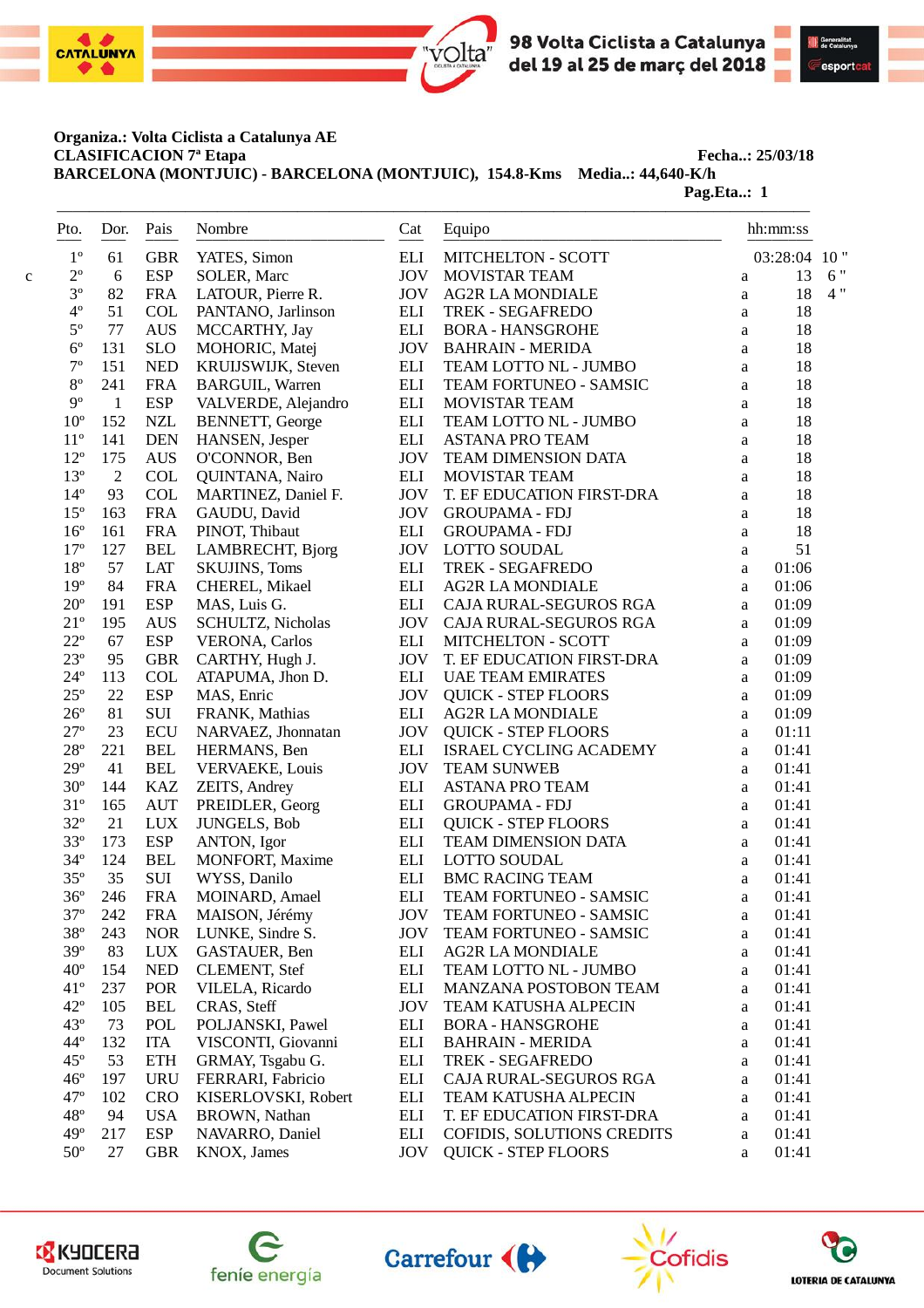



#### Fecha..: 25/03/18 Pag.Eta..: 2

| Pto.                         | Dor.<br>$---$  | Pais<br>$- - - -$ | Nombre                         | Cat<br>$- - -$     | Equipo<br>-----------------------                    |          | hh:mm:ss |
|------------------------------|----------------|-------------------|--------------------------------|--------------------|------------------------------------------------------|----------|----------|
| $51^{\circ}$                 | 193            | <b>ESP</b>        | PARDILLA, Sergio               | $\mathop{\rm ELI}$ | CAJA RURAL-SEGUROS RGA                               | a        | 01:41    |
| $52^{\circ}$                 | 186            | <b>ESP</b>        | TORRES, Pablo                  | <b>ELI</b>         | <b>BURGOS - BH</b>                                   | a        | 01:41    |
| $53^{\circ}$                 | 97             | <b>USA</b>        | DOMBROWSKI, Joseph L.          | <b>ELI</b>         | T. EF EDUCATION FIRST-DRA                            | a        | 01:41    |
| $54^{\circ}$                 | 66             | <b>RSA</b>        | <b>IMPEY, Daryl</b>            | <b>ELI</b>         | <b>MITCHELTON - SCOTT</b>                            | a        | 01:41    |
| $55^{\circ}$                 | 114            | <b>NOR</b>        | LAENGEN, Vegard S.             | <b>ELI</b>         | <b>UAE TEAM EMIRATES</b>                             | a        | 01:41    |
| $56^{\circ}$                 | 125            | <b>BEL</b>        | VANENDERT, Jelle               | <b>ELI</b>         | <b>LOTTO SOUDAL</b>                                  | a        | 01:41    |
| $57^{\circ}$                 | 24             | <b>GER</b>        | SCHACHMANN, Maxi.              | <b>JOV</b>         | <b>QUICK - STEP FLOORS</b>                           | a        | 01:41    |
| 58°                          | 76             | <b>ITA</b>        | <b>BENEDETTI, Cesare</b>       | ELI                | <b>BORA - HANSGROHE</b>                              | a        | 01:41    |
| $59^\circ$                   | 235            | <b>COL</b>        | PAREDES, Wilmar A.             | <b>JOV</b>         | MANZANA POSTOBON TEAM                                | a        | 01:41    |
| $60^{\circ}$                 | 147            | <b>CZE</b>        | HIRT, Jan                      | <b>ELI</b>         | <b>ASTANA PRO TEAM</b>                               | a        | 01:41    |
| $61^{\circ}$                 | 162            | SUI               | REICHENBACH, Sébastien         | <b>ELI</b>         | <b>GROUPAMA - FDJ</b>                                | a        | 01:41    |
| $62^{\circ}$                 | 201            | <b>ESP</b>        | <b>BIZKARRA, Mikel</b>         | <b>ELI</b>         | EUSKADI BASQUE C.-MURI                               | a        | 01:41    |
| $63^{\circ}$                 | 231            | <b>COL</b>        | AGUIRRE, Hernan R.             | <b>JOV</b>         | MANZANA POSTOBON TEAM                                | a        | 01:41    |
| $64^{\circ}$                 | 143            | <b>RUS</b>        | CHERNETSKI, Sergei             | ELI                | <b>ASTANA PRO TEAM</b>                               | a        | 01:41    |
| $65^{\circ}$                 | 31             | <b>USA</b>        | VAN GARDEREN, Tejay            | ELI                | <b>BMC RACING TEAM</b>                               | a        | 01:41    |
| $66^{\circ}$                 | 32             | <b>USA</b>        | <b>BOOKWALTER, Brent</b>       | $\mathop{\rm ELI}$ | <b>BMC RACING TEAM</b>                               | a        | 01:41    |
| $67^{\circ}$                 | 225            | <b>AUS</b>        | EARLE, Nathan                  | ELI                | ISRAEL CYCLING ACADEMY                               | a        | 01:41    |
| $68^{\circ}$                 | 64             | <b>AUS</b>        | POWER, Rob                     | <b>JOV</b>         | MITCHELTON - SCOTT                                   | a        | 01:41    |
| $69^\circ$                   | 156            | <b>BEL</b>        | DE TIER, Floris                | <b>ELI</b>         | TEAM LOTTO NL - JUMBO                                | $\rm{a}$ | 02:01    |
| $70^{\circ}$                 | 135            | <b>ITA</b>        | GASPAROTTO, Enrico             | <b>ELI</b>         | <b>BAHRAIN - MERIDA</b>                              | $\rm{a}$ | 02:30    |
| $71^{\circ}$                 | 65             | <b>AUS</b>        | HAIG, Jack                     | <b>JOV</b>         | MITCHELTON - SCOTT                                   | $\rm{a}$ | 03:08    |
| $72^{\circ}$                 | 5              | <b>ESP</b>        | ERVITI, Imanol                 | <b>ELI</b>         | MOVISTAR TEAM                                        | $\rm{a}$ | 03:08    |
| $73^{\circ}$                 | 234            | <b>COL</b>        | GARCIA, Jhojan O.              | <b>JOV</b>         | MANZANA POSTOBON TEAM                                | $\rm{a}$ | 03:08    |
| $74^{\circ}$                 | $\overline{4}$ | <b>COL</b>        | ANACONA, Winner A.             | <b>ELI</b>         | MOVISTAR TEAM                                        | $\rm{a}$ | 03:08    |
| $75^{\circ}$                 | 92             | CAN               | WOODS, Michael                 | <b>ELI</b>         | T. EF EDUCATION FIRST-DRA                            |          | 03:08    |
| $76^{\circ}$                 | 196            | POR               | SILVA, Joaquim                 | ELI                | CAJA RURAL-SEGUROS RGA                               | a<br>a   | 03:51    |
| $77^{\circ}$                 | 11             | <b>COL</b>        | HENAO, Sergio L.               | <b>ELI</b>         | <b>TEAM SKY</b>                                      | a        | 04:39    |
| $78^{\circ}$                 | 12             | <b>GBR</b>        | GEOGHEGAN, Tao                 | <b>JOV</b>         | <b>TEAM SKY</b>                                      | $\rm{a}$ | 04:39    |
| 79°                          | 33             | IRL               | ROCHE, Nicolas                 | <b>ELI</b>         | <b>BMC RACING TEAM</b>                               | $\rm{a}$ | 05:11    |
| $80^{\circ}$                 | 71             | IRL               | <b>BENNETT, Sam</b>            | <b>ELI</b>         | <b>BORA - HANSGROHE</b>                              |          | 05:11    |
| $81^{\circ}$                 | 211            | <b>FRA</b>        |                                | <b>JOV</b>         |                                                      | $\rm{a}$ | 05:35    |
| $82^{\circ}$                 | 142            | <b>ESP</b>        | GODON, Dorian<br>BILBAO, Pello | <b>ELI</b>         | COFIDIS, SOLUTIONS CREDITS<br><b>ASTANA PRO TEAM</b> | a        | 05:35    |
| 83°                          | 46             |                   |                                | <b>JOV</b>         |                                                      | a        | 05:35    |
|                              |                | <b>AUS</b>        | HINDLEY, Jai                   |                    | <b>TEAM SUNWEB</b>                                   | a        |          |
| $84^{\circ}$<br>85°          | 47<br>42       | <b>AUS</b>        | STORER, Michael                | <b>JOV</b>         | <b>TEAM SUNWEB</b><br><b>TEAM SUNWEB</b>             | a        | 05:35    |
|                              |                | <b>NED</b>        | TEN DAM, Laurens               | ELI                |                                                      | a        | 05:38    |
| $86^{\circ}$<br>$87^{\circ}$ | 192            | <b>ESP</b>        | MOLINA, Antonio                | ELI<br><b>ELI</b>  | CAJA RURAL-SEGUROS RGA                               | a        | 07:03    |
| $88^{\circ}$                 | 52             | <b>USA</b>        | STETINA, Peter                 |                    | <b>TREK - SEGAFREDO</b>                              | a        | 07:09    |
|                              | 86             | <b>FRA</b>        | BIDARD, François               | ELI                | <b>AG2R LA MONDIALE</b>                              | a        | 07:09    |
| 89°                          | 213            | ERI               | TEKLEHAIMANOT, Daniel          | ELI                | COFIDIS, SOLUTIONS CREDITS                           | a        | 07:09    |
| $90^\circ$                   | 185            | <b>ESP</b>        | RUBIO, Diego                   | ELI                | <b>BURGOS - BH</b>                                   | a        | 07:09    |
| 91°                          | 96             | <b>USA</b>        | HOWES, Alex                    | ELI                | T. EF EDUCATION FIRST-DRA                            | a        | 07:09    |
| $92^{\circ}$                 | 121            | <b>GBR</b>        | SHAW, James                    | <b>JOV</b>         | <b>LOTTO SOUDAL</b>                                  | a        | 07:09    |
| $93^\circ$                   | 107            | <b>RSA</b>        | SMIT, Willem J.                | ELI                | <b>TEAM KATUSHA ALPECIN</b>                          | a        | 07:09    |
| $94^{\circ}$                 | 224            | <b>ESP</b>        | DIAZ, Jose M.                  | <b>JOV</b>         | ISRAEL CYCLING ACADEMY                               | a        | 07:34    |
| $95^{\circ}$                 | 123            | <b>BEL</b>        | ARMEE, Sander                  | ELI                | <b>LOTTO SOUDAL</b>                                  | a        | 07:34    |
| $96^{\circ}$                 | 45             | <b>GER</b>        | FRÖHLINGER, Johannes           | ELI                | <b>TEAM SUNWEB</b>                                   | a        | 07:34    |
| $97^\circ$                   | 34             | SUI               | <b>BOHLI, Tom</b>              | <b>JOV</b>         | <b>BMC RACING TEAM</b>                               | a        | 07:34    |
| 98°                          | 117            | <b>ITA</b>        | RAVASI, Edward                 | <b>JOV</b>         | <b>UAE TEAM EMIRATES</b>                             | a        | 07:34    |
| $99^{\circ}$                 | 236            | <b>COL</b>        | REYES, Aldemar                 | <b>JOV</b>         | MANZANA POSTOBON TEAM                                | $\rm{a}$ | 07:34    |
| $100^{\circ}$                | 111            | IRL               | <b>MARTIN</b> , Daniel         | <b>ELI</b>         | <b>UAE TEAM EMIRATES</b>                             | a        | 07:34    |

 $\mathcal{L}=\{1,2,3,4\}$  , we can consider the constant of  $\mathcal{L}=\{1,2,3,4\}$ 

volta"









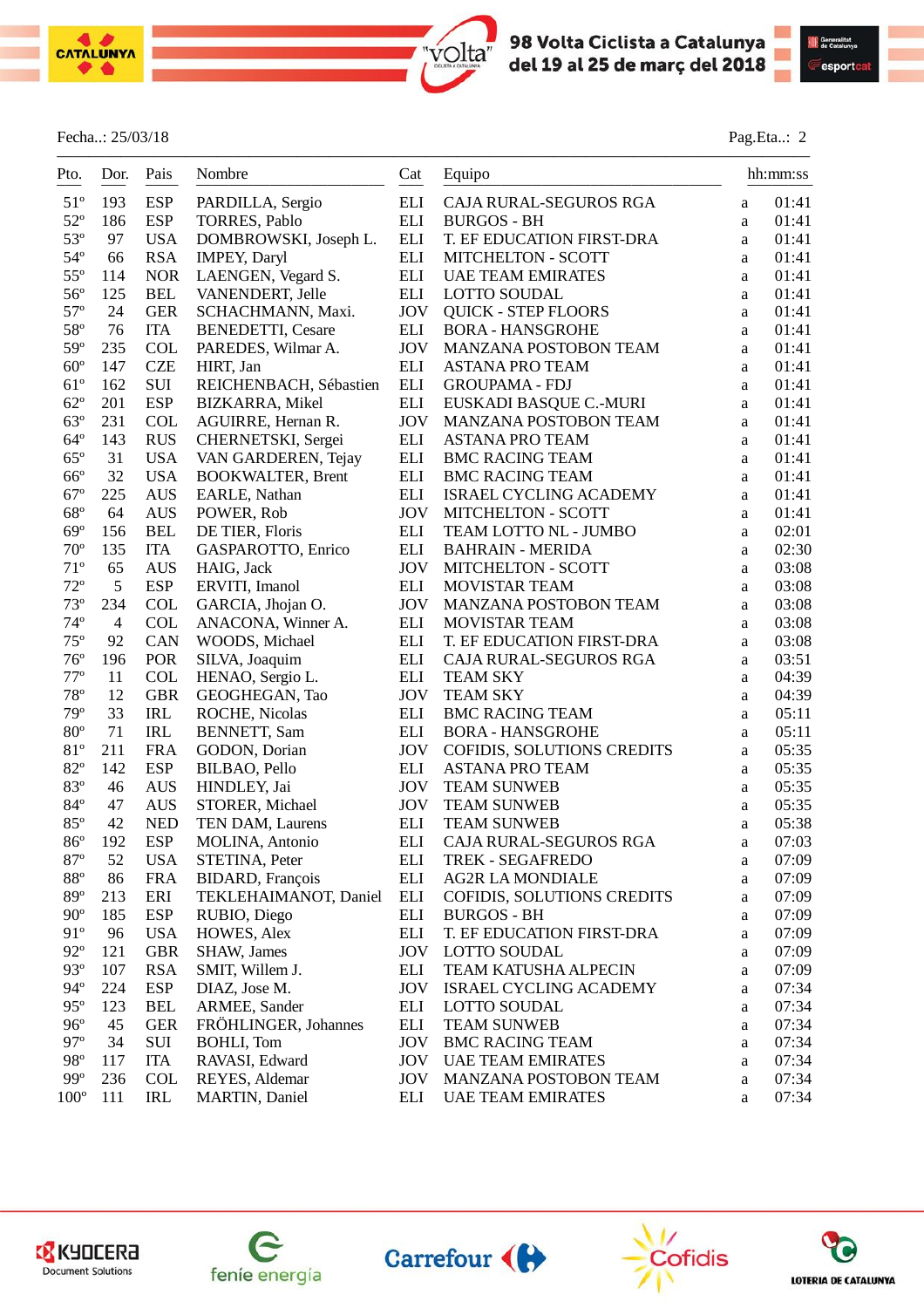

#### Fecha..: 25/03/18 Pag.Eta..: 3



| Pto.             | Dor. | Pais       | Nombre                      | Cat        | Equipo                     |   | hh:mm:ss |
|------------------|------|------------|-----------------------------|------------|----------------------------|---|----------|
| $101^{\circ}$    | 187  | <b>ESP</b> | SIMON, Jordi                | <b>ELI</b> | <b>BURGOS - BH</b>         | a | 07:34    |
| $102^{\circ}$    | 214  | <b>FRA</b> | <b>BONNAFOND, Guillaume</b> | <b>ELI</b> | COFIDIS, SOLUTIONS CREDITS | a | 07:34    |
| $103^\circ$      | 3    | ESP        | ROJAS, José                 | ELI        | <b>MOVISTAR TEAM</b>       | a | 07:34    |
| $104^\circ$      | 126  | <b>AUS</b> | HANSEN, Adam J.             | ELI        | <b>LOTTO SOUDAL</b>        | a | 09:53    |
| $105^\circ$      | 171  | <b>RSA</b> | <b>MEINTJES, Louis</b>      | <b>ELI</b> | <b>TEAM DIMENSION DATA</b> | a | 09:53    |
| $106^\circ$      | 182  | ESP        | CUBERO, Jorge               | ELI        | <b>BURGOS - BH</b>         | a | 09:54    |
| 107 <sup>o</sup> | 44   | <b>AUS</b> | HAMILTON, Christopher       | JOV        | <b>TEAM SUNWEB</b>         | a | 09:54    |
| $108^\circ$      | 206  | <b>ESP</b> | SANZ, Enrique               | <b>ELI</b> | EUSKADI BASQUE C.-MURI     | a | 09:54    |
| $109^\circ$      | 137  | <b>SLO</b> | NOVAK, Domen                | JOV        | <b>BAHRAIN - MERIDA</b>    | a | 09:54    |
| $110^\circ$      | 167  | <b>FRA</b> | ROY, Jérémy                 | ELI        | <b>GROUPAMA - FDJ</b>      | a | 09:54    |
| 111 <sup>°</sup> | -7   | <b>ESP</b> | PEDRERO, Antonio            | ELI        | <b>MOVISTAR TEAM</b>       | a | 11:36    |
| $112^{\circ}$    | 207  | <b>ESP</b> | PRADES, Eduard              | ELI        | EUSKADI BASQUE C.-MURI     | a | 11:36    |
| $113^{\circ}$    | 203  | <b>FRA</b> | <b>BARTHE, Cyril</b>        | JOV        | EUSKADI BASQUE C.-MURI     | a | 11:36    |









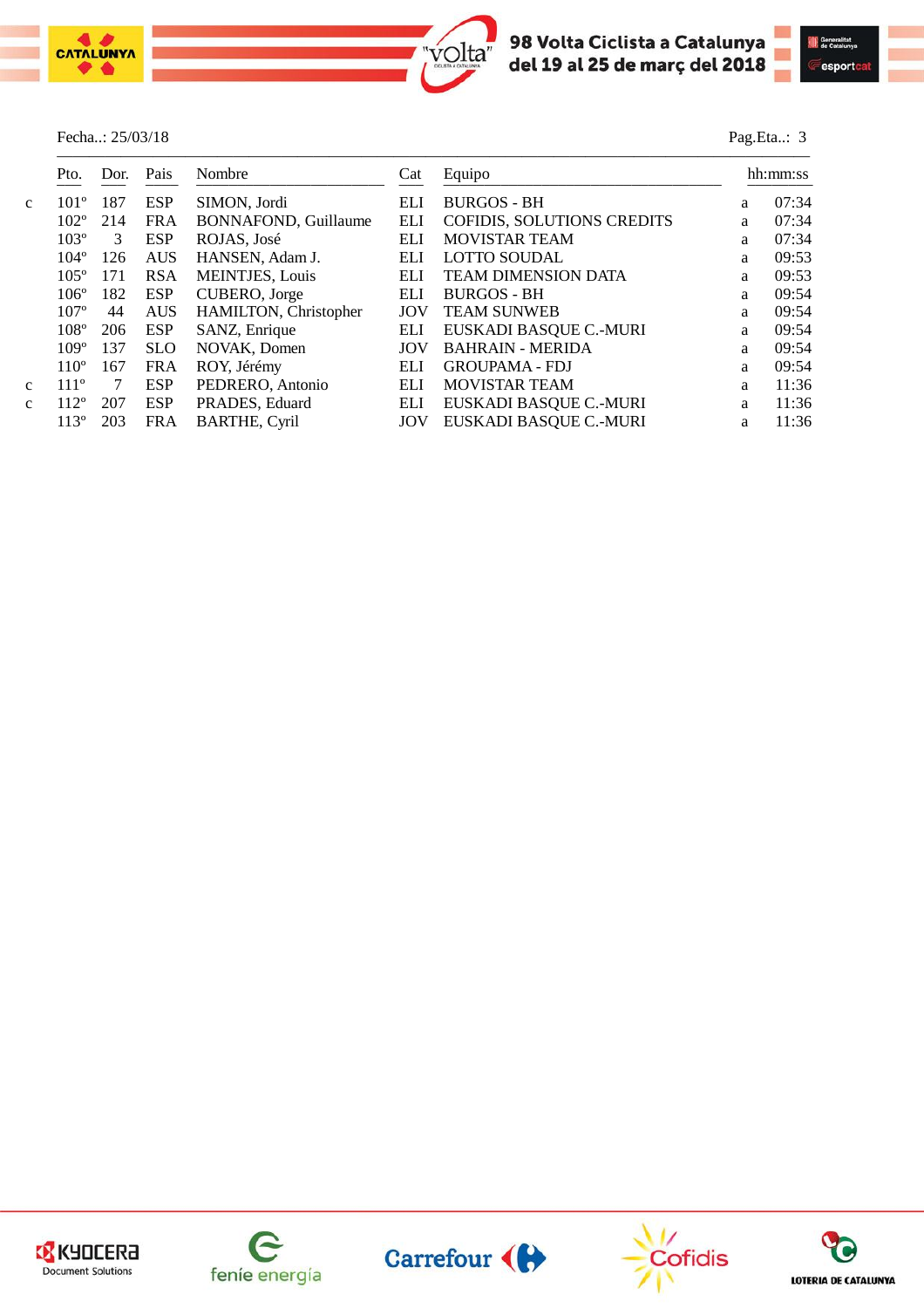





#### **RETIRADOS EN LA ETAPA**

|                |        | rethrados en la etata      |            |                               |
|----------------|--------|----------------------------|------------|-------------------------------|
| 1              | 13     | HENAO, Sebastian           | COL        | <b>TEAM SKY</b>               |
| $\overline{2}$ | 15     | ELISSONDE, Kenny           | <b>FRA</b> | <b>TEAM SKY</b>               |
| 3              | 16     | BERNAL, Egan A.            | COL        | <b>TEAM SKY</b>               |
| $\overline{4}$ | 17     | LOPEZ, David               | <b>ESP</b> | <b>TEAM SKY</b>               |
| 5              | 25     | MORKOV, Michael            | <b>DEN</b> | <b>QUICK - STEP FLOORS</b>    |
| 6              | 37     | ROSSKOPF, Joseph           |            | USA BMC RACING TEAM           |
| 7              | 54     | <b>DIDIER</b> , Laurent    | LUX        | TREK - SEGAFREDO              |
| 8              | 55     | EG, Niklas                 |            | DEN TREK - SEGAFREDO          |
| 9              | 56     | IRIZAR, Markel             | <b>ESP</b> | TREK - SEGAFREDO              |
| 10             | 63     | CHAVES, Jhoan E.           |            | COL MITCHELTON - SCOTT        |
| 11             | 72     | FORMOLO, Davide            | <b>ITA</b> | <b>BORA - HANSGROHE</b>       |
| 12             | 85     | DOMONT, Axel               | FRA        | <b>AG2R LA MONDIALE</b>       |
| 13             | 87     | CHEVRIER, Clement          | FRA        | <b>AG2R LA MONDIALE</b>       |
| 14             | 91     | ROLLAND, Pierre            | <b>FRA</b> | T. EF EDUCATION FIRST-DRA     |
| 15             | 103    | SCHMIDT, Mads W.           | DEN        | <b>TEAM KATUSHA ALPECIN</b>   |
| 16             | 106    | FABBRO, Matteo             | ITA        | <b>TEAM KATUSHA ALPECIN</b>   |
| 17             | 115    | FERRARI, Roberto           | ITA        | <b>UAE TEAM EMIRATES</b>      |
| 18             | 116    | SUTHERLAND, Rory           | AUS        | <b>UAE TEAM EMIRATES</b>      |
| 19             | 122    | DE GENDT, Thomas           | BEL        | <b>LOTTO SOUDAL</b>           |
| 20             | 133    | <b>BONIFAZIO, Niccolo</b>  | <b>ITA</b> | <b>BAHRAIN - MERIDA</b>       |
| 21             | 136    | <b>AGNOLI, Valerio</b>     | <b>ITA</b> | <b>BAHRAIN - MERIDA</b>       |
| 22             | 145    | STALNOV, Nikita            |            | KAZ ASTANA PRO TEAM           |
| 23             | 146    | GRIVKO, Andrey             |            | UKR ASTANA PRO TEAM           |
| 24             | 153    | TANKINK, Bram              | <b>NED</b> | TEAM LOTTO NL - JUMBO         |
| 25             | 166    | <b>BONNET, William</b>     | FRA        | <b>GROUPAMA - FDJ</b>         |
| 26             | 172    | KUDUS, Merhawi             | ERI        | <b>TEAM DIMENSION DATA</b>    |
| 27             | 174    | J. VAN RENSBURG, J. W. RSA |            | <b>TEAM DIMENSION DATA</b>    |
| 28             | 184    | MERINO, Igor               | <b>ESP</b> | <b>BURGOS - BH</b>            |
| 29             | 202    | BRAVO, Garikoitz           | <b>ESP</b> | EUSKADI BASQUE C.-MURI        |
| 30             | 212    | LE TURNIER, Mathias        | <b>FRA</b> | COFIDIS, SOLUTIONS CREDITS    |
| 31             | 216    | ROSSETTO, Stéphane         | <b>FRA</b> | COFIDIS, SOLUTIONS CREDITS    |
| 32             | 222    | PLAZA, Ruben               | <b>ESP</b> | <b>ISRAEL CYCLING ACADEMY</b> |
| 33             | 232    | BOL, Jetse                 | NED        | MANZANA POSTOBON TEAM         |
| 34             | 233    | DUARTE, Fabio A.           | <b>COL</b> | <b>MANZANA POSTOBON TEAM</b>  |
| 35             | 245    | JARRIER, Benoit            | <b>FRA</b> | <b>TEAM FORTUNEO - SAMSIC</b> |
| 36             | 247    | VACHON, Florian            | <b>FRA</b> | TEAM FORTUNEO - SAMSIC        |
|                | 37 251 | EDOSOF, Prueba             | <b>ESP</b> | <b>MOVISTAR TEAM</b>          |
|                |        |                            |            |                               |

#### **MONTAÑA DE LA ETAPA**

|  | -PORT DE L'ULLASTRELL -Km.: $27,00$ $2^a$ -Cat |                            |       |
|--|------------------------------------------------|----------------------------|-------|
|  | 1 <sup>°</sup> 1 VALVERDE, Alejandro           | ESP MOVISTAR TEAM          | 5-Pun |
|  | $2^{\circ}$ 122 DE GENDT, Thomas               | BEL LOTTO SOUDAL           | 3-Pun |
|  | 3° 191 MAS, Luis G.                            | ESP CAJA RURAL-SEGUROS RGA | 2-Pun |
|  | $4^{\circ}$ 11 HENAO, Sergio L.                | COL TEAM SKY               | 1-Pun |









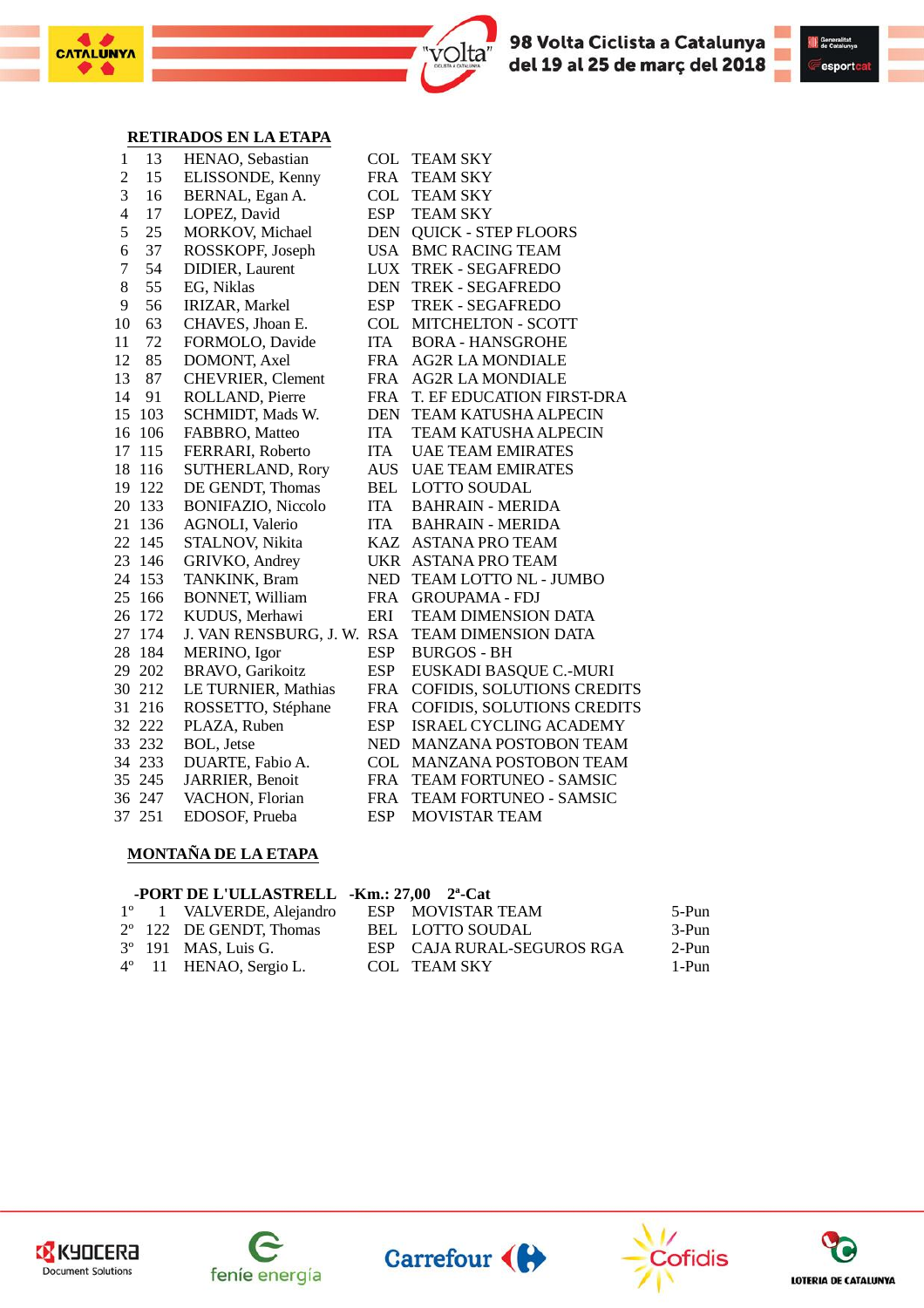



|             |    | -PORT DE CORBERA -Km.: 45,10 3 <sup>a</sup> -Cat  |            |                                |       |
|-------------|----|---------------------------------------------------|------------|--------------------------------|-------|
|             |    | 1º 242 MAISON, Jérémy                             |            | FRA TEAM FORTUNEO - SAMSIC     | 3-Pun |
| $2^{\circ}$ |    | 22 MAS, Enric                                     |            | ESP QUICK - STEP FLOORS        | 2-Pun |
| $3^{\circ}$ |    | 63 CHAVES, Jhoan E.                               |            | COL MITCHELTON - SCOTT         | 1-Pun |
|             |    | -ALT DE MONTJUIC -Km.: 104,00 3 <sup>a</sup> -Cat |            |                                |       |
| $1^{\circ}$ |    | 131 MOHORIC, Matej                                |            | SLO BAHRAIN - MERIDA           | 3-Pun |
| $2^{\circ}$ |    | 91 ROLLAND, Pierre                                |            | FRA T. EF EDUCATION FIRST-DRA  | 2-Pun |
| $3^{\circ}$ |    | 107 SMIT, Willem J.                               |            | RSA TEAM KATUSHA ALPECIN       | 1-Pun |
|             |    | -ALT DE MONTJUIC -Km.: 111,00 3 <sup>a</sup> -Cat |            |                                |       |
| $1^{\circ}$ |    | 66 IMPEY, Daryl                                   |            | RSA MITCHELTON - SCOTT         | 3-Pun |
| $2^{\circ}$ |    | 195 SCHULTZ, Nicholas                             |            | AUS CAJA RURAL-SEGUROS RGA     | 2-Pun |
| $3^{\circ}$ |    | 131 MOHORIC, Matej                                |            | SLO BAHRAIN - MERIDA           | 1-Pun |
|             |    | -ALT DE MONTJUIC -Km.: 117,60 3 <sup>a</sup> -Cat |            |                                |       |
| $1^{\circ}$ |    | 66 IMPEY, Daryl                                   |            | RSA MITCHELTON - SCOTT         | 3-Pun |
| $2^{\circ}$ |    | 195 SCHULTZ, Nicholas                             |            | AUS CAJA RURAL-SEGUROS RGA     | 2-Pun |
| $3^{\circ}$ |    | 91 ROLLAND, Pierre                                |            | FRA T. EF EDUCATION FIRST-DRA  | 1-Pun |
|             |    | -ALT DE MONTJUIC -Km.: 124,20 3 <sup>a</sup> -Cat |            |                                |       |
|             |    | 1º 195 SCHULTZ, Nicholas                          |            | AUS CAJA RURAL-SEGUROS RGA     | 3-Pun |
| $2^{\circ}$ |    | 131 MOHORIC, Matej                                |            | SLO BAHRAIN - MERIDA           | 2-Pun |
| $3^{\circ}$ | 23 | NARVAEZ, Jhonnatan                                |            | <b>ECU QUICK - STEP FLOORS</b> | 1-Pun |
|             |    | -ALT DE MONTJUIC -Km.: 130,80                     |            | $3^a$ -Cat                     |       |
| $1^{\circ}$ |    | 66 IMPEY, Daryl                                   |            | RSA MITCHELTON - SCOTT         | 3-Pun |
| $2^{\circ}$ |    | 22 MAS, Enric                                     | <b>ESP</b> | <b>QUICK - STEP FLOORS</b>     | 2-Pun |
| $3^{\circ}$ | 6  | SOLER, Marc                                       | <b>ESP</b> | <b>MOVISTAR TEAM</b>           | 1-Pun |
|             |    | -ALT DE MONTJUIC -Km.: 137,40 3 <sup>a</sup> -Cat |            |                                |       |
| $1^{\circ}$ |    | 6 SOLER, Marc                                     |            | ESP MOVISTAR TEAM              | 3-Pun |
| $2^{\circ}$ |    | 131 MOHORIC, Matej                                |            | SLO BAHRAIN - MERIDA           | 2-Pun |
| $3^{\circ}$ |    | 152 BENNETT, George                               |            | NZL TEAM LOTTO NL - JUMBO      | 1-Pun |
|             |    | -ALT DE MONTJUIC -Km.: 144,00 3 <sup>a</sup> -Cat |            |                                |       |
| $1^{\circ}$ | 67 | <b>VERONA, Carlos</b>                             |            | ESP MITCHELTON - SCOTT         | 3-Pun |
| $2^{\circ}$ | 61 | YATES, Simon                                      |            | <b>GBR MITCHELTON - SCOTT</b>  | 2-Pun |
| $3^{\circ}$ | 6  | SOLER, Marc                                       | <b>ESP</b> | MOVISTAR TEAM                  | 1-Pun |
|             |    | -ALT DE MONTJUIC -Km.: 150,60 3 <sup>a</sup> -Cat |            |                                |       |
| $1^{\circ}$ | 61 | YATES, Simon                                      |            | GBR MITCHELTON - SCOTT         | 3-Pun |
| $2^{\circ}$ |    | 6 SOLER, Marc                                     |            | ESP MOVISTAR TEAM              | 2-Pun |
| $3^{\circ}$ |    | 131 MOHORIC, Matej                                |            | SLO BAHRAIN - MERIDA           | 1-Pun |
|             |    | S. INTERMEDIO DE LA ETAPA                         |            |                                |       |
|             |    |                                                   |            |                                |       |

|  | -CASTELLDEFELS -Km.: 70,60           |                            |            |
|--|--------------------------------------|----------------------------|------------|
|  | $1^{\circ}$ 191 MAS, Luis G.         | ESP CAJA RURAL-SEGUROS RGA | $3-Pun 3"$ |
|  | $2^{\circ}$ 3 ROJAS, José            | ESP MOVISTAR TEAM          | 2-Pun 2"   |
|  | 3 <sup>°</sup> 1 VALVERDE, Alejandro | ESP MOVISTAR TEAM          | $1-Pun1"$  |



 $\bullet$ 

CATALUNYA







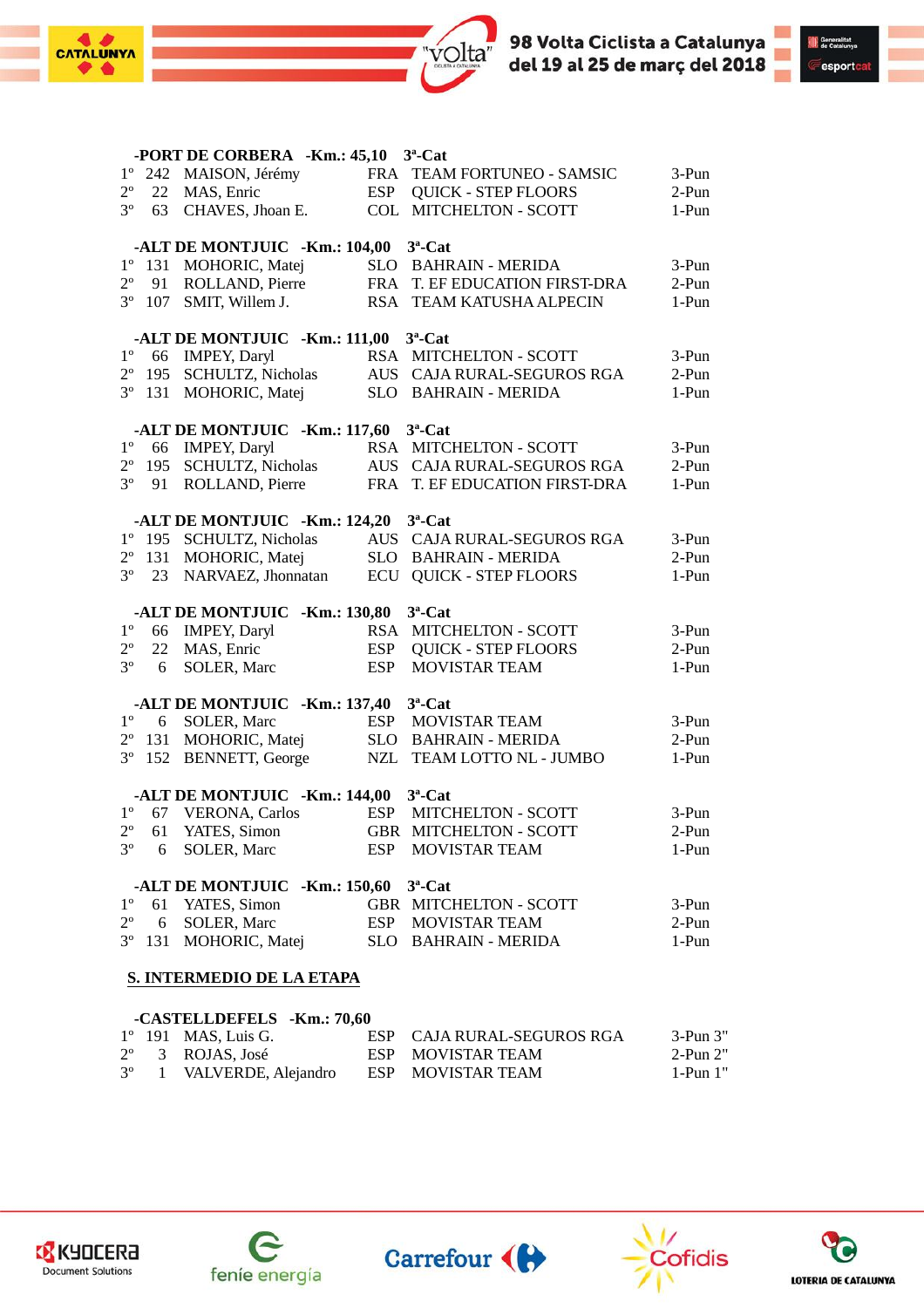



| $1^{\circ}$    | 3            | ROJAS, José                       | ESP |                     | <b>MOVISTAR TEAM</b> |   |       |          |
|----------------|--------------|-----------------------------------|-----|---------------------|----------------------|---|-------|----------|
| $2^{\circ}$    | $\mathbf{1}$ | VALVERDE, Alejandro               | ESP |                     | MOVISTAR TEAM        |   |       |          |
| 3 <sup>o</sup> | 16           | BERNAL, Egan A.                   |     | <b>COL TEAM SKY</b> |                      |   |       | 1-Pun 1" |
|                |              | <b>EQUIPOS DE LA ETAPA</b>        |     |                     |                      |   |       |          |
| $1^{\circ}$    |              | <b>MOVISTAR TEAM</b>              |     | <b>MOV</b>          | 10:25:01             |   |       |          |
| $2^{\circ}$    |              | TEAM LOTTO NL - JUMBO             |     | TLJ                 | 10:26:29             | a | 01:28 |          |
| $3^{\circ}$    |              | <b>GROUPAMA - FDJ</b>             |     | GFC                 | 10:26:29             | a | 01:28 |          |
| $4^{\circ}$    |              | <b>AG2R LA MONDIALE</b>           |     | ALM                 | 10:26:45             | a | 01:44 |          |
| $5^{\circ}$    |              | <b>MITCHELTON - SCOTT</b>         |     | <b>MTS</b>          | 10:27:02             | a | 02:01 |          |
| $6^{\rm o}$    |              | <b>TREK - SEGAFREDO</b>           |     | <b>TFS</b>          | 10:27:17             | a | 02:16 |          |
| $7^{\rm o}$    |              | T. EF EDUCATION FIRST-DRA         |     | EFD                 | 10:27:20             | a | 02:19 |          |
| $8^{\circ}$    |              | <b>TEAM FORTUNEO - SAMSIC</b>     |     | <b>FST</b>          | 10:27:52             | a | 02:51 |          |
| $9^{\circ}$    |              | <b>ASTANA PRO TEAM</b>            |     | AST                 | 10:27:52             | a | 02:51 |          |
| $10^{\circ}$   |              | <b>BORA - HANSGROHE</b>           |     | BOH                 | 10:27:52             | a | 02:51 |          |
| $11^{\circ}$   |              | CAJA RURAL-SEGUROS RGA            |     | CJR                 | 10:28:11             | a | 03:10 |          |
| $12^{\circ}$   |              | <b>QUICK - STEP FLOORS</b>        |     | QST                 | 10:28:13             | a | 03:12 |          |
| $13^{\circ}$   |              | <b>LOTTO SOUDAL</b>               |     | <b>LTS</b>          | 10:28:25             | a | 03:24 |          |
| $14^{\circ}$   |              | <b>BAHRAIN - MERIDA</b>           |     | TBM                 | 10:28:41             | a | 03:40 |          |
| $15^{\circ}$   |              | <b>MANZANA POSTOBON TEAM</b>      |     | <b>MZN</b>          | 10:29:15             | a | 04:14 |          |
| $16^{\circ}$   |              | <b>BMC RACING TEAM</b>            |     | BMC                 | 10:29:15             | a | 04:14 |          |
| $17^{\circ}$   |              | UAE TEAM EMIRATES                 |     | <b>UAD</b>          | 10:34:36             | a | 09:35 |          |
| $18^{\rm o}$   |              | TEAM KATUSHA ALPECIN              |     | TKA                 | 10:34:43             | a | 09:42 |          |
| $19^{\circ}$   |              | <b>ISRAEL CYCLING ACADEMY</b>     |     | ICA                 | 10:35:08             | a | 10:07 |          |
| $20^{\rm o}$   |              | <b>TEAM DIMENSION DATA</b>        |     | <b>DDD</b>          | 10:36:04             | a | 11:03 |          |
| $21^{\circ}$   |              | <b>TEAM SUNWEB</b>                |     | <b>SUN</b>          | 10:37:03             | a | 12:02 |          |
| $22^{\circ}$   |              | <b>COFIDIS, SOLUTIONS CREDITS</b> |     | COF                 | 10:38:37             | a | 13:36 |          |
| $23^{\circ}$   |              | <b>BURGOS - BH</b>                |     | <b>BBH</b>          | 10:40:36             | a | 15:35 |          |
| $24^{\circ}$   |              | EUSKADI BASQUE C.-MURI            |     | <b>EUS</b>          | 10:47:23             | a | 22:22 |          |
|                |              |                                   |     |                     |                      |   |       |          |

**-EL PRAT DE LLOBREGAT -Km.: 88,50**

 $\bullet$ 

**CATALUNYA** 

----------------------------------------









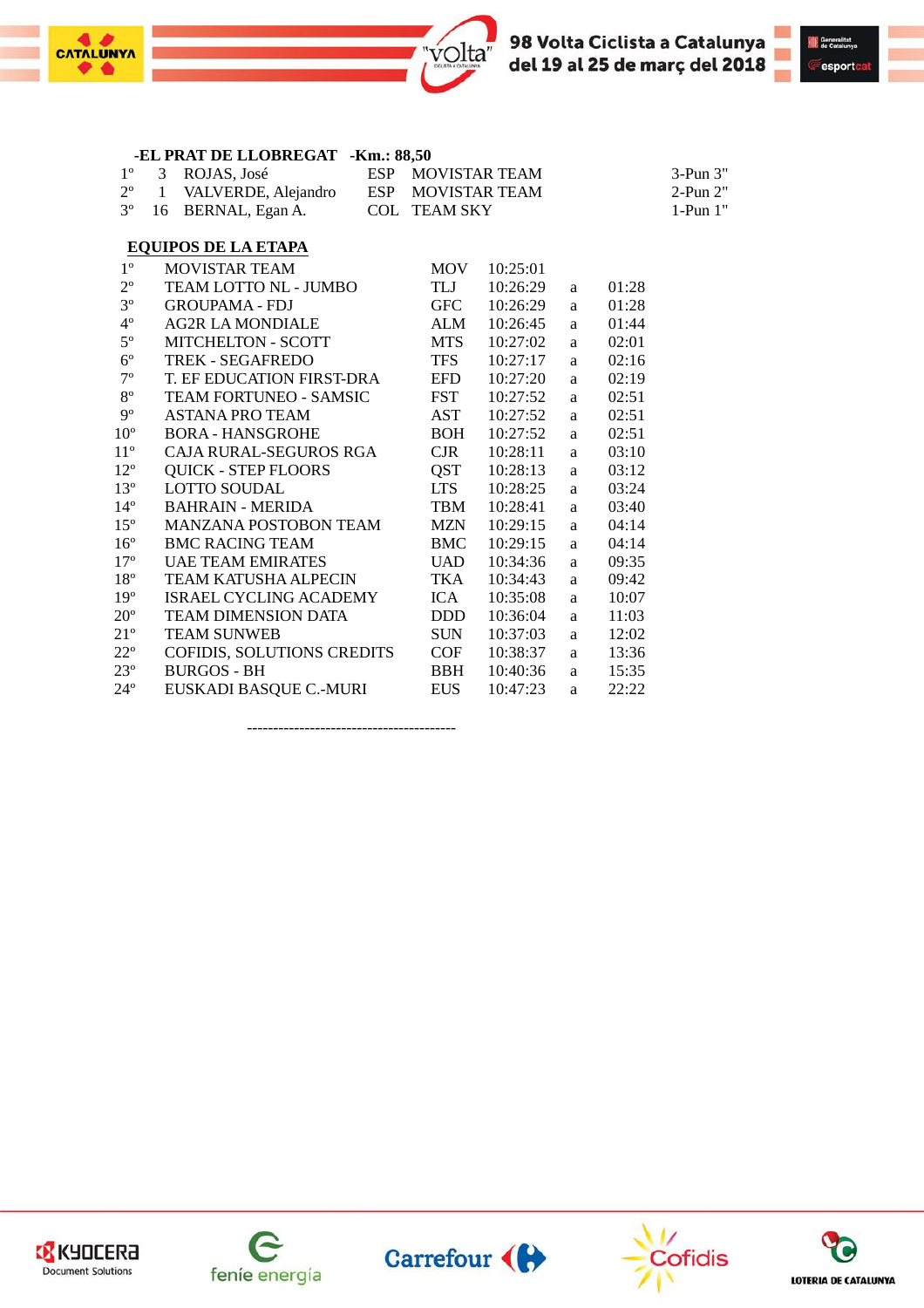



Organiza.: Volta Ciclista a Catalunya AE GENERAL INDIVIDUAL DESPUES DE LA ETAPA 7<sup>ª</sup> Fecha..: 25/03/18 Km.: 1.136,6 Media..: 39,995-K/h Pag.Gral..: 1

| Pto.         | Dor.           | Pais<br>---- | Nombre                   | Cat                  | Equipo                      |   | hh:mm:ss | Ptos   |
|--------------|----------------|--------------|--------------------------|----------------------|-----------------------------|---|----------|--------|
| $1^{\circ}$  | $\mathbf{1}$   | <b>ESP</b>   | VALVERDE, Alejandro      | <b>ELI</b>           | MOVISTAR TEAM               |   | 28:25:07 | $50*$  |
| $2^{\rm o}$  | $\overline{c}$ | <b>COL</b>   | QUINTANA, Nairo          | <b>ELI</b>           | <b>MOVISTAR TEAM</b>        | a | 29       | $145*$ |
| $3^{\circ}$  | 82             | <b>FRA</b>   | LATOUR, Pierre R.        | <b>JOV</b>           | <b>AG2R LA MONDIALE</b>     | a | 47       | 154*   |
| $4^{\circ}$  | 61             | <b>GBR</b>   | YATES, Simon             | ELI                  | MITCHELTON - SCOTT          | a | 47       | 156*   |
| $5^{\circ}$  | 6              | <b>ESP</b>   | SOLER, Marc              | <b>JOV</b>           | MOVISTAR TEAM               | a | 01:10    | 236*   |
| $6^{\circ}$  | 152            | <b>NZL</b>   | <b>BENNETT, George</b>   | <b>ELI</b>           | TEAM LOTTO NL - JUMBO       | a | 01:23    | 214    |
| $7^{\circ}$  | 93             | <b>COL</b>   | MARTINEZ, Daniel F.      | <b>JOV</b>           | T. EF EDUCATION FIRST-DRA   | a | 01:29    | 354*   |
| $8^{\rm o}$  | 151            | <b>NED</b>   | KRUIJSWIJK, Steven       | <b>ELI</b>           | TEAM LOTTO NL - JUMBO       | a | 01:31    | 244    |
| $9^{\circ}$  | 141            | <b>DEN</b>   | HANSEN, Jesper           | ELI                  | <b>ASTANA PRO TEAM</b>      | a | 01:31    | 246    |
| $10^{\circ}$ | 161            | <b>FRA</b>   | PINOT, Thibaut           | ELI                  | <b>GROUPAMA - FDJ</b>       | a | 01:34    | 375*   |
| $11^{\circ}$ | 175            | <b>AUS</b>   | O'CONNOR, Ben            | <b>JOV</b>           | TEAM DIMENSION DATA         | a | 01:35    | 389    |
| $12^{\circ}$ | 163            | <b>FRA</b>   | GAUDU, David             | <b>JOV</b>           | <b>GROUPAMA - FDJ</b>       | a | 01:45    | 250    |
| $13^{\circ}$ | 95             | <b>GBR</b>   | CARTHY, Hugh J.          | <b>JOV</b>           | T. EF EDUCATION FIRST-DRA   | a | 02:18    | 374    |
| $14^{\circ}$ | 81             | SUI          | FRANK, Mathias           | <b>ELI</b>           | <b>AG2R LA MONDIALE</b>     | a | 02:30    | 249    |
| $15^{\circ}$ | 241            | <b>FRA</b>   | <b>BARGUIL, Warren</b>   | ELI                  | TEAM FORTUNEO - SAMSIC      | a | 02:40    | 159    |
| $16^{\circ}$ | 221            | <b>BEL</b>   | HERMANS, Ben             | ELI                  | ISRAEL CYCLING ACADEMY      | a | 02:54    | 371    |
| $17^{\circ}$ | 31             | <b>USA</b>   | VAN GARDEREN, Tejay      | <b>ELI</b>           | <b>BMC RACING TEAM</b>      | a | 02:56    | 327    |
| $18^{\circ}$ | 41             | <b>BEL</b>   | <b>VERVAEKE, Louis</b>   | <b>JOV</b>           | <b>TEAM SUNWEB</b>          | a | 03:31    | 234*   |
| $19^{\circ}$ | 67             | <b>ESP</b>   | <b>VERONA</b> , Carlos   | <b>ELI</b>           | MITCHELTON - SCOTT          | a | 03:32    | 380    |
| $20^{\circ}$ | 131            | <b>SLO</b>   | MOHORIC, Matej           | <b>JOV</b>           | <b>BAHRAIN - MERIDA</b>     | a | 03:43    | $71*$  |
| $21^{\circ}$ | 84             | <b>FRA</b>   | CHEREL, Mikael           | ELI                  | <b>AG2R LA MONDIALE</b>     | a | 03:59    | 205    |
| $22^{\circ}$ | 144            | <b>KAZ</b>   | ZEITS, Andrey            | ELI                  | <b>ASTANA PRO TEAM</b>      | a | 04:08    | 356    |
| $23^{\circ}$ | 21             | <b>LUX</b>   | <b>JUNGELS, Bob</b>      | ELI                  | <b>QUICK - STEP FLOORS</b>  | a | 04:12    | 184    |
| $24^{\circ}$ | 237            | POR          | VILELA, Ricardo          | <b>ELI</b>           | MANZANA POSTOBON TEAM       | a | 04:12    | 419    |
| $25^{\circ}$ | 147            | <b>CZE</b>   | HIRT, Jan                | ELI                  | <b>ASTANA PRO TEAM</b>      | a | 06:23    | 514    |
| $26^{\circ}$ | 165            | <b>AUT</b>   | PREIDLER, Georg          | ELI                  | <b>GROUPAMA - FDJ</b>       | a | 06:27    | 174    |
| $27^{\circ}$ | 127            | <b>BEL</b>   | LAMBRECHT, Bjorg         | <b>JOV</b>           | <b>LOTTO SOUDAL</b>         | a | 07:04    | 250    |
| $28^{\circ}$ | 11             | <b>COL</b>   | HENAO, Sergio L.         | ELI                  | <b>TEAM SKY</b>             | a | 07:09    | 337    |
| $29^{\circ}$ | 135            | <b>ITA</b>   | GASPAROTTO, Enrico       | ELI                  | <b>BAHRAIN - MERIDA</b>     | a | 07:16    | 251    |
| $30^{\circ}$ | 246            | <b>FRA</b>   | MOINARD, Amael           | $\operatorname{ELI}$ | TEAM FORTUNEO - SAMSIC      | a | 07:23    | 422    |
| $31^{\circ}$ | 162            | $\rm SUI$    | REICHENBACH, Sébastien   | $\operatorname{ELI}$ | <b>GROUPAMA - FDJ</b>       | a | 07:38    | 624    |
| $32^{\circ}$ | 193            | <b>ESP</b>   | PARDILLA, Sergio         | <b>ELI</b>           | CAJA RURAL-SEGUROS RGA      | a | 08:23    | 538    |
| $33^{\circ}$ | 23             | <b>ECU</b>   | NARVAEZ, Jhonnatan       | <b>JOV</b>           | <b>QUICK - STEP FLOORS</b>  | a | 08:25    | 423    |
| $34^{\circ}$ | 125            | <b>BEL</b>   | VANENDERT, Jelle         | ELI                  | <b>LOTTO SOUDAL</b>         | a | 08:30    | 387    |
| $35^{\circ}$ | 234            | <b>COL</b>   | GARCIA, Jhojan O.        | <b>JOV</b>           | MANZANA POSTOBON TEAM       | a | 08:41    | 547    |
| $36^{\circ}$ | 32             | <b>USA</b>   | <b>BOOKWALTER, Brent</b> | <b>ELI</b>           | <b>BMC RACING TEAM</b>      | a | 08:43    | 303    |
| $37^{\circ}$ | 111            | IRL          | MARTIN, Daniel           | ELI                  | <b>UAE TEAM EMIRATES</b>    | a | 09:13    | 345    |
| $38^{\circ}$ | 105            | <b>BEL</b>   | CRAS, Steff              | <b>JOV</b>           | <b>TEAM KATUSHA ALPECIN</b> | a | 09:19    | 443    |
| 39°          | 217            | <b>ESP</b>   | NAVARRO, Daniel          | ELI                  | COFIDIS, SOLUTIONS CREDITS  | a | 09:36    | 560    |
| $40^{\circ}$ | 64             | <b>AUS</b>   | POWER, Rob               | <b>JOV</b>           | MITCHELTON - SCOTT          | a | 09:48    | 579*   |
| $41^{\circ}$ | 53             | <b>ETH</b>   | GRMAY, Tsgabu G.         | ELI                  | TREK - SEGAFREDO            | a | 10:14    | 561    |
| $42^{\circ}$ | 51             | <b>COL</b>   | PANTANO, Jarlinson       | ELI                  | TREK - SEGAFREDO            | a | 10:32    | 317*   |
| $43^{\circ}$ | 22             | <b>ESP</b>   | MAS, Enric               | <b>JOV</b>           | <b>QUICK - STEP FLOORS</b>  | a | 10:58    | 418    |
| $44^{\circ}$ | 83             | <b>LUX</b>   | GASTAUER, Ben            | ELI                  | <b>AG2R LA MONDIALE</b>     | a | 11:03    | 380    |
| $45^{\circ}$ | 114            | <b>NOR</b>   | LAENGEN, Vegard S.       | ELI                  | <b>UAE TEAM EMIRATES</b>    | a | 11:17    | $410*$ |
| $46^{\circ}$ | 231            | <b>COL</b>   | AGUIRRE, Hernan R.       | <b>JOV</b>           | MANZANA POSTOBON TEAM       | a | 11:43    | 710    |
| $47^{\circ}$ | 142            | <b>ESP</b>   | BILBAO, Pello            | ELI                  | <b>ASTANA PRO TEAM</b>      | a | 12:39    | 381    |
| $48^{\circ}$ | 66             | <b>RSA</b>   | IMPEY, Daryl             | ELI                  | MITCHELTON - SCOTT          | a | 13:15    | $195*$ |
| $49^\circ$   | 143            | <b>RUS</b>   | CHERNETSKI, Sergei       | ELI                  | <b>ASTANA PRO TEAM</b>      | a | 13:19    | 271    |
| $50^{\circ}$ | 132            | <b>ITA</b>   | VISCONTI, Giovanni       | ELI                  | <b>BAHRAIN - MERIDA</b>     | a | 13:48    | $302*$ |









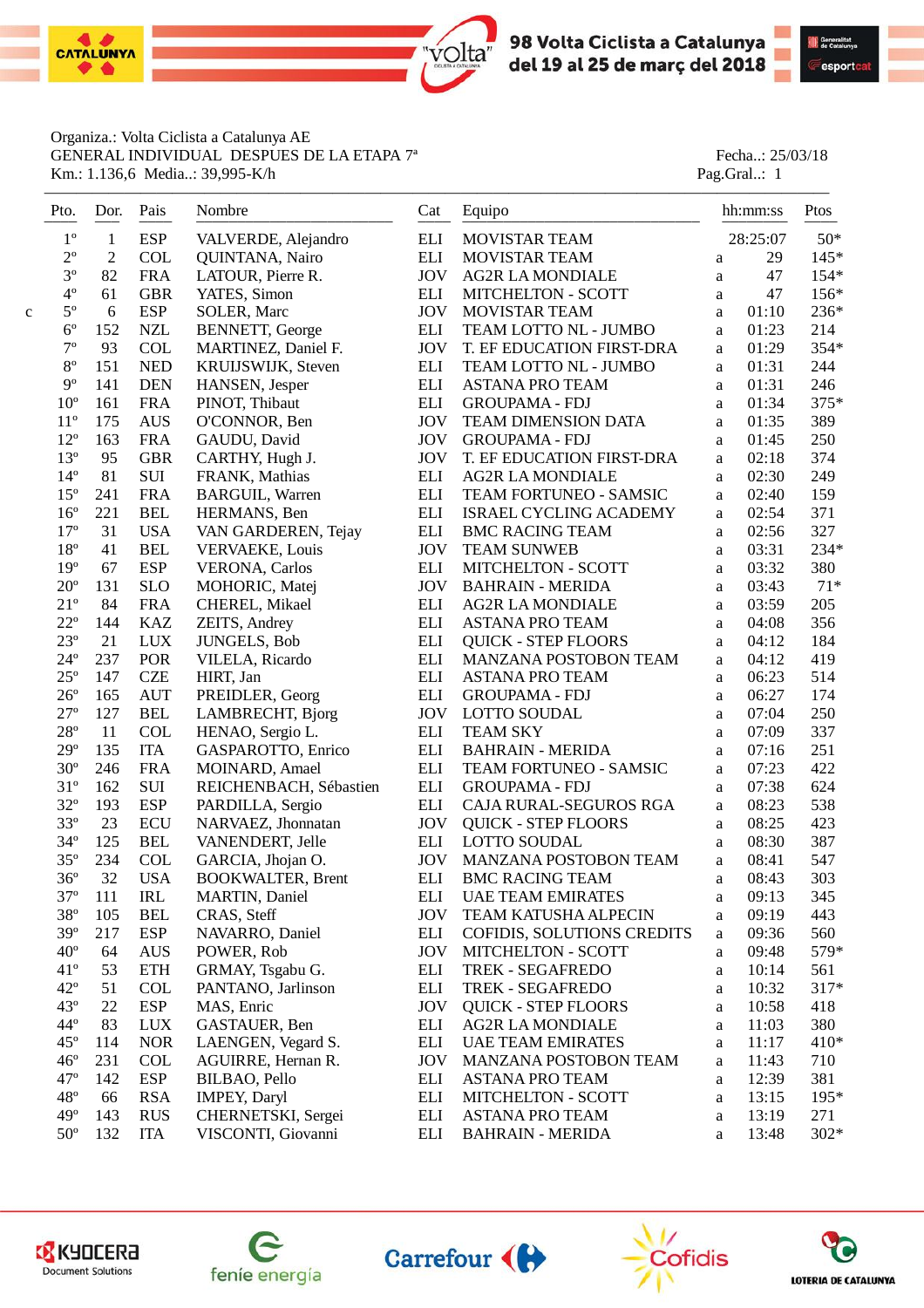



#### Fecha..: 25/03/18 Pag.Gral..: 2

|   | Pto.          | Dor.           | Pais<br>---- | Nombre                   | Cat                | Equipo                       |              | hh:mm:ss | Ptos |
|---|---------------|----------------|--------------|--------------------------|--------------------|------------------------------|--------------|----------|------|
|   | $51^{\circ}$  | 171            | <b>RSA</b>   | <b>MEINTJES, Louis</b>   | ELI                | TEAM DIMENSION DATA          | a            | 15:12    | 556  |
|   | $52^{\circ}$  | 12             | <b>GBR</b>   | GEOGHEGAN, Tao           | <b>JOV</b>         | <b>TEAM SKY</b>              | a            | 18:02    | 383  |
|   | $53^{\circ}$  | 195            | <b>AUS</b>   | SCHULTZ, Nicholas        | <b>JOV</b>         | CAJA RURAL-SEGUROS RGA       | a            | 18:17    | 334  |
|   | $54^{\circ}$  | 3              | <b>ESP</b>   | ROJAS, José              | ELI                | <b>MOVISTAR TEAM</b>         | a            | 19:09    | 386* |
|   | $55^{\circ}$  | 65             | <b>AUS</b>   | HAIG, Jack               | <b>JOV</b>         | <b>MITCHELTON - SCOTT</b>    | $\rm{a}$     | 20:16    | 365  |
|   | $56^{\circ}$  | 102            | <b>CRO</b>   | KISERLOVSKI, Robert      | $\mathop{\rm ELI}$ | TEAM KATUSHA ALPECIN         | $\mathbf{a}$ | 20:18    | 598  |
|   | $57^{\circ}$  | 97             | <b>USA</b>   | DOMBROWSKI, Joseph L.    | $\mathop{\rm ELI}$ | T. EF EDUCATION FIRST-DRA    | a            | 20:57    | 702  |
|   | $58^{\circ}$  | 73             | POL          | POLJANSKI, Pawel         | ELI                | <b>BORA - HANSGROHE</b>      | a            | 21:14    | 568  |
|   | $59^\circ$    | 123            | <b>BEL</b>   | ARMEE, Sander            | <b>ELI</b>         | LOTTO SOUDAL                 | a            | 21:26    | 702  |
| c | $60^{\circ}$  | 207            | <b>ESP</b>   | PRADES, Eduard           | ELI                | EUSKADI BASQUE C.-MURI       | a            | 21:30    | 362  |
|   | $61^{\circ}$  | 225            | <b>AUS</b>   | EARLE, Nathan            | $\mathop{\rm ELI}$ | ISRAEL CYCLING ACADEMY       | a            | 22:14    | 713  |
|   | $62^{\circ}$  | $\overline{4}$ | <b>COL</b>   | ANACONA, Winner A.       | ELI                | <b>MOVISTAR TEAM</b>         | a            | 22:15    | 667  |
|   | $63^{\circ}$  | 224            | <b>ESP</b>   | DIAZ, Jose M.            | <b>JOV</b>         | ISRAEL CYCLING ACADEMY       | a            | 22:46    | 519  |
|   | $64^{\circ}$  | 42             | <b>NED</b>   | TEN DAM, Laurens         | <b>ELI</b>         | <b>TEAM SUNWEB</b>           | a            | 23:04    | 653  |
|   | $65^{\circ}$  | 113            | <b>COL</b>   | ATAPUMA, Jhon D.         | $\mathop{\rm ELI}$ | <b>UAE TEAM EMIRATES</b>     | a            | 24:23    | 690  |
|   | $66^{\circ}$  | 156            | <b>BEL</b>   | DE TIER, Floris          | <b>ELI</b>         | TEAM LOTTO NL - JUMBO        | a            | 24:42    | 531  |
|   | $67^\circ$    | 24             | <b>GER</b>   | SCHACHMANN, Maxi.        | <b>JOV</b>         | <b>QUICK - STEP FLOORS</b>   | $\rm{a}$     | 25:29    | 336* |
|   | $68^{\circ}$  | 154            | <b>NED</b>   | <b>CLEMENT, Stef</b>     | ELI                | TEAM LOTTO NL - JUMBO        | a            | 25:53    | 470  |
|   | $69^\circ$    | 124            | <b>BEL</b>   | <b>MONFORT, Maxime</b>   | ELI                | <b>LOTTO SOUDAL</b>          | $\rm{a}$     | 27:03    | 514* |
|   | $70^{\rm o}$  | 46             | <b>AUS</b>   | HINDLEY, Jai             | <b>JOV</b>         | <b>TEAM SUNWEB</b>           | $\rm{a}$     | 27:05    | 723  |
|   | $71^{\circ}$  | 33             | IRL          | ROCHE, Nicolas           | <b>ELI</b>         | <b>BMC RACING TEAM</b>       | a            | 27:09    | 495  |
|   | $72^{\circ}$  | 47             | <b>AUS</b>   | STORER, Michael          | <b>JOV</b>         | <b>TEAM SUNWEB</b>           | a            | 27:18    | 705  |
|   | $73^{\circ}$  | 197            | <b>URU</b>   | FERRARI, Fabricio        | <b>ELI</b>         | CAJA RURAL-SEGUROS RGA       | a            | 27:46    | 656  |
|   | $74^{\circ}$  | 242            | <b>FRA</b>   | MAISON, Jérémy           | <b>JOV</b>         | TEAM FORTUNEO - SAMSIC       | $\rm{a}$     | 27:52    | 627  |
|   | $75^{\circ}$  | 185            | <b>ESP</b>   | RUBIO, Diego             | <b>ELI</b>         | <b>BURGOS - BH</b>           | a            | 29:12    | 530* |
|   | $76^{\circ}$  | 35             | $\rm SUI$    | WYSS, Danilo             | <b>ELI</b>         | <b>BMC RACING TEAM</b>       | $\mathbf{a}$ | 29:27    | 421  |
|   | $77^{\circ}$  | 27             | <b>GBR</b>   | KNOX, James              | <b>JOV</b>         | <b>QUICK - STEP FLOORS</b>   | a            | 30:05    | 674  |
|   | $78^{\circ}$  | 92             | CAN          | WOODS, Michael           | <b>ELI</b>         | T. EF EDUCATION FIRST-DRA    | a            | 30:18    | 540  |
|   | 79°           | 191            | <b>ESP</b>   | MAS, Luis G.             | ELI                | CAJA RURAL-SEGUROS RGA       | a            | 30:19    | 446* |
|   | $80^{\circ}$  | 77             | <b>AUS</b>   | MCCARTHY, Jay            | <b>ELI</b>         | <b>BORA - HANSGROHE</b>      | a            | 30:37    | 283* |
|   | 81°           | 94             | <b>USA</b>   | BROWN, Nathan            | $\mathop{\rm ELI}$ | T. EF EDUCATION FIRST-DRA    | $\mathbf{a}$ | 31:13    | 648  |
|   | $82^{\circ}$  | 201            | <b>ESP</b>   | BIZKARRA, Mikel          | $\mathop{\rm ELI}$ | EUSKADI BASQUE C.-MURI       | a            | 31:13    | 735* |
|   | 83°           | 196            | POR          | SILVA, Joaquim           | <b>ELI</b>         | CAJA RURAL-SEGUROS RGA       | a            | 31:35    | 716  |
|   | 84°           | 52             | <b>USA</b>   | STETINA, Peter           | <b>ELI</b>         | TREK - SEGAFREDO             | a            | 31:44    | 606  |
|   | $85^{\circ}$  | 173            | <b>ESP</b>   | ANTON, Igor              | <b>ELI</b>         | TEAM DIMENSION DATA          | a            | 32:30    | 724  |
|   | $86^{\circ}$  | 211            | <b>FRA</b>   | GODON, Dorian            | <b>JOV</b>         | COFIDIS, SOLUTIONS CREDITS   | a            | 32:47    | 530  |
|   | $87^{\circ}$  | 235            | COL          | PAREDES, Wilmar A.       | <b>JOV</b>         | <b>MANZANA POSTOBON TEAM</b> | a            | 33:50    | 760  |
|   | $88^{\rm o}$  | 236            | <b>COL</b>   | REYES, Aldemar           | JOV                | MANZANA POSTOBON TEAM        | a            | 34:21    | 605  |
|   | 89°           | 243            | <b>NOR</b>   | LUNKE, Sindre S.         | <b>JOV</b>         | TEAM FORTUNEO - SAMSIC       | a            | 34:51    | 648  |
| c | $90^\circ$    | 187            | <b>ESP</b>   | SIMON, Jordi             | ELI                | <b>BURGOS - BH</b>           | a            | 35:23    | 525  |
|   | 91°           | 86             | <b>FRA</b>   | BIDARD, François         | ELI                | <b>AG2R LA MONDIALE</b>      | a            | 35:57    | 742  |
|   | $92^{\circ}$  | 57             | <b>LAT</b>   | <b>SKUJINS, Toms</b>     | ELI                | TREK - SEGAFREDO             | a            | 36:23    | 360  |
|   | $93^\circ$    | 186            | <b>ESP</b>   | TORRES, Pablo            | ELI                | <b>BURGOS - BH</b>           | a            | 37:27    | 754* |
|   | $94^{\circ}$  | 107            | <b>RSA</b>   | SMIT, Willem J.          | ELI                | TEAM KATUSHA ALPECIN         | a            | 38:25    | 704  |
|   | $95^{\circ}$  | 214            | <b>FRA</b>   | BONNAFOND, Guillaume     | ELI                | COFIDIS, SOLUTIONS CREDITS   | a            | 38:31    | 749  |
|   | $96^{\circ}$  | 117            | <b>ITA</b>   | RAVASI, Edward           | <b>JOV</b>         | <b>UAE TEAM EMIRATES</b>     | a            | 38:56    | 730  |
|   | $97^\circ$    | 121            | <b>GBR</b>   | SHAW, James              | <b>JOV</b>         | LOTTO SOUDAL                 | a            | 39:58    | 680  |
|   | 98°           | 76             | <b>ITA</b>   | <b>BENEDETTI, Cesare</b> | ELI                | <b>BORA - HANSGROHE</b>      | a            | 42:05    | 700  |
|   | $99^\circ$    | 213            | ERI          | TEKLEHAIMANOT, Daniel    | ELI                | COFIDIS, SOLUTIONS CREDITS   | a            | 44:25    | 868  |
|   | $100^{\circ}$ | 182            | <b>ESP</b>   | CUBERO, Jorge            | ELI                | <b>BURGOS - BH</b>           | $\rm{a}$     | 46:32    | 791  |
|   |               |                |              |                          |                    |                              |              |          |      |

 $\mathcal{L}=\{1,2,3,4\}$  , we can consider the constant of  $\mathcal{L}=\{1,2,3,4\}$ 

volta"









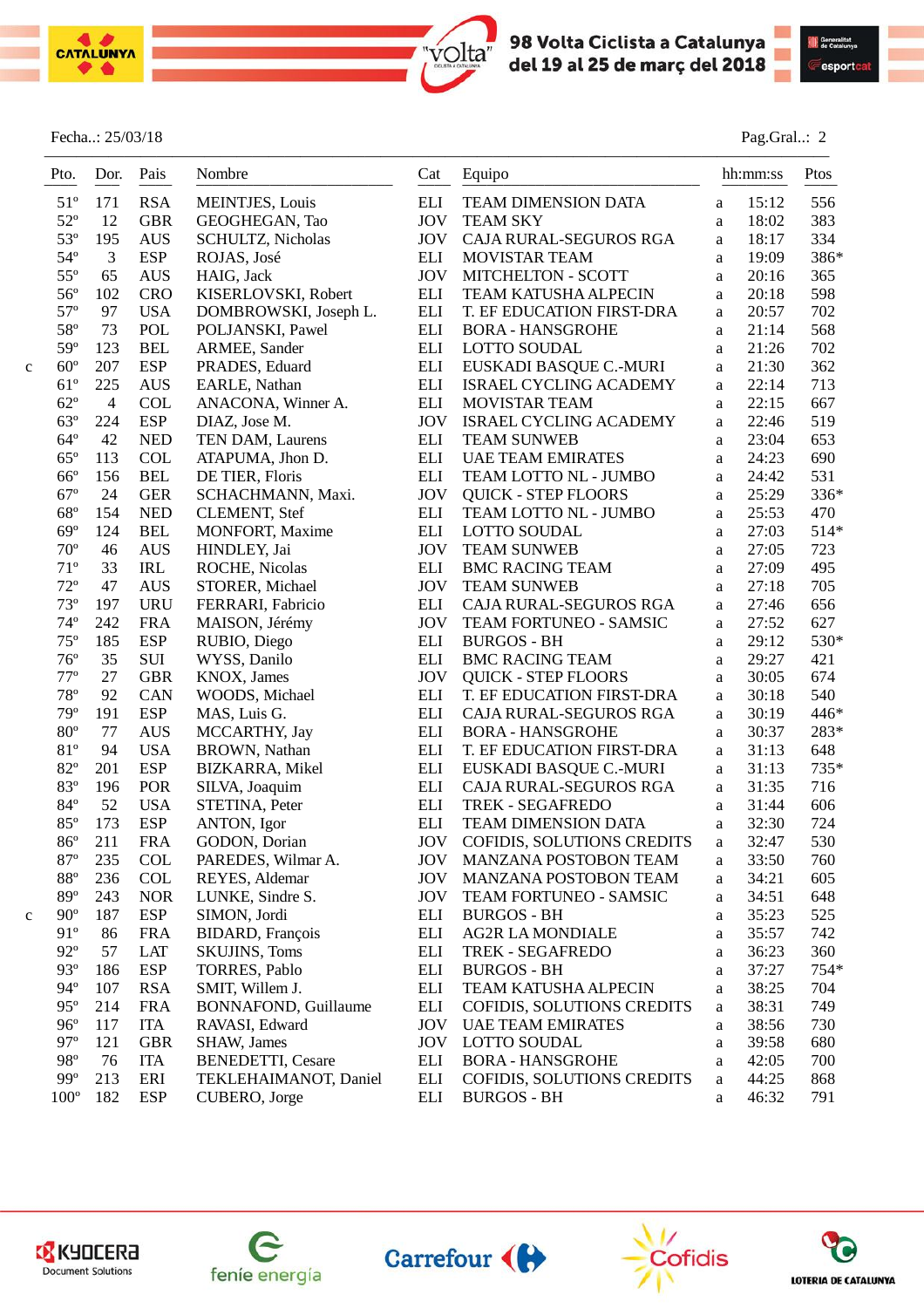



Pag.Gral..: 3

|  | Fecha: 25/03/18 |
|--|-----------------|
|--|-----------------|

|   | Pto.             | Dor. | Pais       | Nombre                | Cat | Equipo                    |    | hh:mm:ss    |        |  |
|---|------------------|------|------------|-----------------------|-----|---------------------------|----|-------------|--------|--|
|   | $101^{\circ}$    | 45   | <b>GER</b> | FRÖHLINGER, Johannes  | ELI | <b>TEAM SUNWEB</b>        | a  | 47:20       | 696    |  |
|   | 102 <sup>o</sup> | 96   | <b>USA</b> | HOWES, Alex           | ELI | T. EF EDUCATION FIRST-DRA | a  | 47:48       | 585    |  |
|   | $103^\circ$      | 34   | SUI        | BOHLI, Tom            | JOV | <b>BMC RACING TEAM</b>    | a  | 48:15       | 829*   |  |
|   | $104^\circ$      | 126  | <b>AUS</b> | HANSEN, Adam J.       | ELI | <b>LOTTO SOUDAL</b>       | a  | 49:13       | 904    |  |
| ◠ | $105^\circ$      | 7    | <b>ESP</b> | PEDRERO, Antonio      | ELI | <b>MOVISTAR TEAM</b>      | a  | 49:15       | 900    |  |
|   | $106^\circ$      | 44   | <b>AUS</b> | HAMILTON, Christopher | JOV | <b>TEAM SUNWEB</b>        | a  | 49:47       | 693    |  |
|   | 107 <sup>o</sup> | 137  | <b>SLO</b> | NOVAK, Domen          | JOV | <b>BAHRAIN - MERIDA</b>   | a  | 51:55       | 777    |  |
|   | $108^\circ$      | 5    | <b>ESP</b> | ERVITI, Imanol        | ELI | <b>MOVISTAR TEAM</b>      | a  | 52:08       | 830*   |  |
|   | $109^\circ$      | 71   | <b>IRL</b> | <b>BENNETT, Sam</b>   | ELI | <b>BORA - HANSGROHE</b>   | a  | 56:57       | 684*   |  |
|   | 110 <sup>o</sup> | 203  | <b>FRA</b> | <b>BARTHE, Cyril</b>  | JOV | EUSKADI BASQUE C.-MURI    | a  | 58:19       | $761*$ |  |
|   | $111^{\circ}$    | 206  | <b>ESP</b> | SANZ, Enrique         | ELI | EUSKADI BASQUE C.-MURI    | a. | 1:03:58     | $756+$ |  |
|   | $112^{\circ}$    | 167  | <b>FRA</b> | ROY, Jérémy           | ELI | <b>GROUPAMA - FDJ</b>     |    | a $1:04:20$ | 933    |  |
|   | $113^{\circ}$    | 192  | <b>ESP</b> | MOLINA, Antonio       | ELI | CAJA RURAL-SEGUROS RGA    |    | a $1:10:52$ | 943*   |  |

#### **GENERAL MONTAÑA/BCO-ROJO-CARREFOUR**

|  | 1 <sup>°</sup> 1 VALVERDE, Alejandro | ESP MOVISTAR TEAM          | $46$ -Pun |
|--|--------------------------------------|----------------------------|-----------|
|  | $2^{\circ}$ 187 SIMON, Jordi         | ESP BURGOS - BH            | $34-Pun$  |
|  | 3° 6 SOLER, Marc                     | ESP MOVISTAR TEAM          | $22$ -Pun |
|  | 4° 192 MOLINA, Antonio               | ESP CAJA RURAL-SEGUROS RGA | $22-Pun$  |
|  | 5° 22 MAS, Enric                     | ESP QUICK - STEP FLOORS    | $18-Pun$  |
|  | 6° 124 MONFORT, Maxime               | BEL LOTTO SOUDAL           | $18-Pun$  |
|  | 7º 51 PANTANO, Jarlinson             | COL TREK - SEGAFREDO       | $16-Pun$  |
|  | 8° 7 PEDRERO, Antonio                | ESP MOVISTAR TEAM          | $16-Pun$  |

#### **GRAL S. INTERMEDIOS/BCO-NARANJA-FENIE ENERGIA**

|  | $1^{\circ}$ 191 MAS, Luis G.         | ESP CAJA RURAL-SEGUROS RGA | $13-Pun$ |
|--|--------------------------------------|----------------------------|----------|
|  | 2 <sup>°</sup> 1 VALVERDE, Alejandro | ESP MOVISTAR TEAM          | 8-Pun    |
|  | 3 <sup>°</sup> 3 ROJAS, José         | ESP MOVISTAR TEAM          | 5-Pun    |
|  | $4^{\circ}$ 34 BOHLI, Tom            | SUI BMC RACING TEAM        | $5-Pun$  |
|  | 5° 185 RUBIO, Diego                  | ESP BURGOS - BH            | $3-Pun$  |
|  | 6° 132 VISCONTI, Giovanni            | ITA BAHRAIN - MERIDA       | $3-Pun$  |
|  | 7° 41 VERVAEKE, Louis                | <b>BEL TEAM SUNWEB</b>     | $3-Pun$  |
|  | 8° 203 BARTHE, Cyril                 | FRA EUSKADI BASQUE C.-MURI | $3-Pun$  |

#### **GENERAL JOVEN/BCO-AZUL-LOTERIA CATALUNYA**

|  | 1° 82 LATOUR, Pierre R.        | FRA AG2R LA MONDIALE          |              | 28:25:54  |
|--|--------------------------------|-------------------------------|--------------|-----------|
|  | $2^{\circ}$ 6 SOLER, Marc      | ESP MOVISTAR TEAM             | a            | 23        |
|  | 3° 93 MARTINEZ, Daniel F.      | COL T. EF EDUCATION FIRST-DRA | a            | 42        |
|  | 4° 175 O'CONNOR, Ben           | AUS TEAM DIMENSION DATA       | a            | - 48      |
|  | 5° 163 GAUDU, David            | FRA GROUPAMA-FDJ              | a            | - 58      |
|  | $6^{\circ}$ 95 CARTHY, Hugh J. | GBR T. EF EDUCATION FIRST-DRA | $\mathbf{a}$ | 01:31     |
|  | 7° 41 VERVAEKE, Louis          | <b>BEL TEAM SUNWEB</b>        |              | a $02:44$ |
|  | 8° 131 MOHORIC, Matej          | SLO BAHRAIN - MERIDA          |              | a $02:56$ |